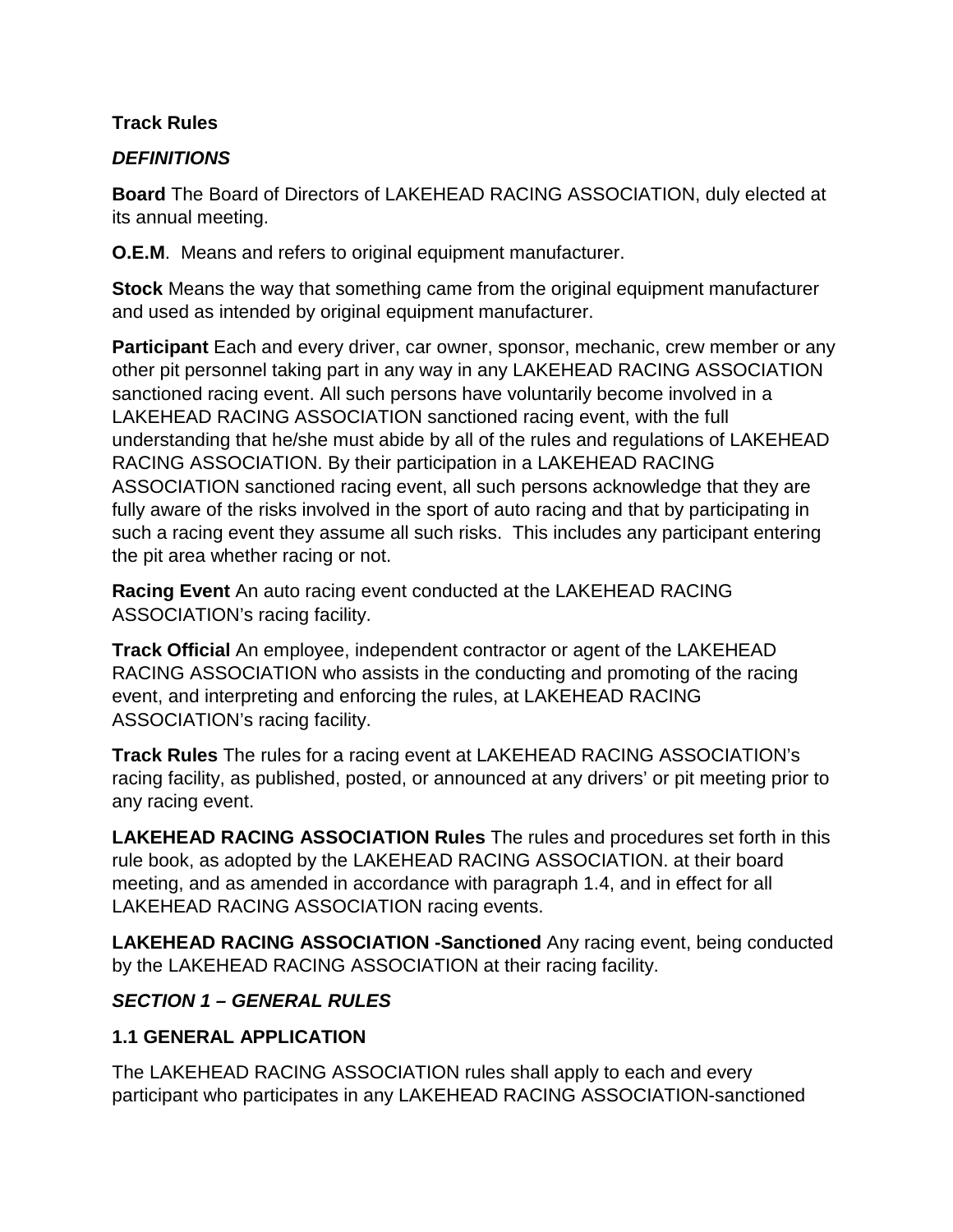racing event. All participants subject to the LAKEHEAD RACING ASSOCIATION rules are expected to know the rules and any claimed ignorance of the rules will not be accepted or tolerated. All racers, competitors, suppliers or sponsors having any question regarding the legality of any product must request the LAKEHEAD RACING ASSOCIATION BOARD to review the same and render an opinion as to legality. All new products must be pre-approved by LAKEHEAD RACING ASSOCIATION's BOARD. Any and all parts including but not limited to clutches and transmissions that have not been prior approved by the BOARD will be considered illegal until such time that the BOARD has reviewed the product and rendered its decision as to whether or not the products falls within the LAKEHEAD RACING ASSOCIATION racing rules. The decision of the LAKEHEAD RACING ASSOCIATION BOARD is final. The LAKEHEAD RACING ASSOCIATION BOARD's decision will be premised upon the intent and spirit of these rules. The LAKEHEAD RACING ASSOCIATION BOARD will delineate what is authorized and not authorized under the rules. LAKEHEAD RACING ASSOCIATION reserves the right to adjust as they see appropriate.

# **1.2 EFFECTIVE DATE**

The LAKEHEAD RACING ASSOCIATION rules, and any amendment of rules, are effective upon the date of publication by LAKEHEAD RACING ASSOCIATION, regardless of when a person subject to the rules receives actual notice of the rule.

### **1.3 EXHIBITS AND DRAWINGS**

Exhibits and drawings are deemed rules illustrations and are enforceable rules.

### **1.4 AMENDMENT OF RULES**

LAKEHEAD RACING ASSOCIATION reserves the right to add to, delete, supersede or modify any rules, exhibits or drawings that LAKEHEAD RACING ASSOCIATION deems necessary for the betterment and/or safety of racing. The LAKEHEAD RACING ASSOCIATION rules may be amended at the board meeting of LAKEHEAD RACING ASSOCIATION, and subsequent publication in the LAKEHEAD RACING ASSOCIATION rulebook. In addition, the Board may issue amendments during the racing season in the form of dated technical bulletins, which shall be distributed electronically. Participants shall be responsible for being aware of and complying with all such amendments issued in the form of technical bulletins.

### **1.5 APPLICABILITY**

The LAKEHEAD RACING ASSOCIATION rules are applicable to all LAKEHEAD RACING ASSOCIATION-sanctioned events and all track competitors.

### **1.6 COMPETITOR OBLIGATION**

Every driver must inspect the racing surface and the race track area to learn of any defects, obstructions, or anything which, in the driver's opinion, is unsafe, and the driver shall report that condition in writing to a LAKEHEAD RACING ASSOCIATION or track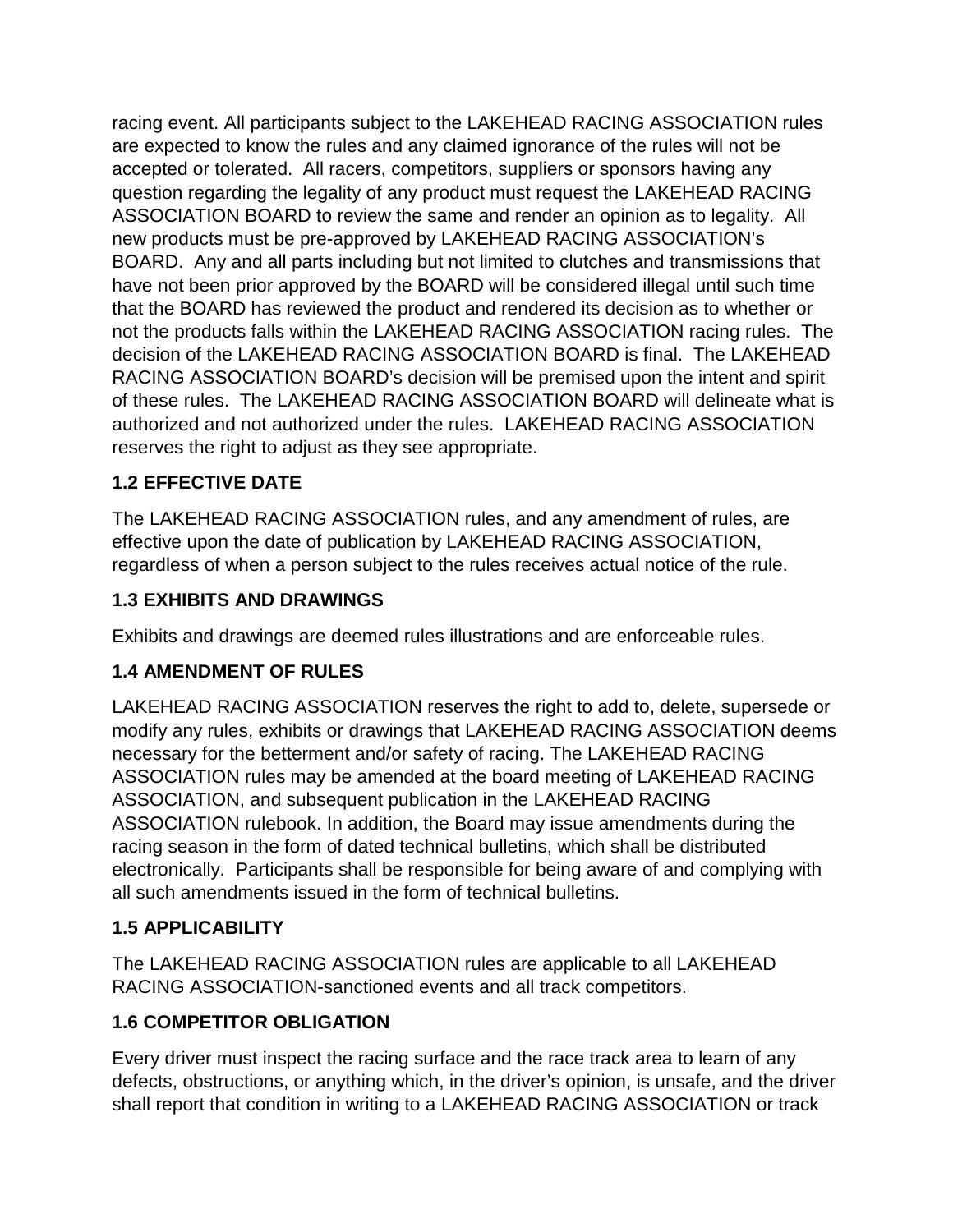official. Any driver entering any racing event is considered to have inspected the track and determined that all conditions are satisfactory. If the driver does not feel that conditions are satisfactory, then the driver should not race. The driver further acknowledges that the driver is aware that auto racing involves risks and that by competing in an event the driver assumes these risks with full awareness and knowledge.

### **1.7 FINALITY OF DECISIONS AND INTERPRETATIONS AND COVENANT NOT TO SUE**

1.7.1 THE DECISIONS OF LAKEHEAD RACING ASSOCIATION RACE TRACK OFFICIALS, OR BY THE BOARD, AT A LAKEHEAD RACING ASSOCIATION SANCTIONED EVENT, INCLUDING THE INTERPRETATION AND APPLICATION OF RULES AND THE SCORING OF POSITIONS, SHALL BE FINAL, BINDING AND NON-APPEALABLE, EXCEPT AS PROVIDED IN PARAGRAPH 1.8 BELOW.

1.7.2 ALL PARTICIPANTS, AS A CONDITION OF PARTICIPATING IN A LAKEHEAD RACING ASSOCIATION-SANCTIONED RACING EVENT, AGREE THAT ALL DECISIONS OF LAKEHEAD RACING ASSOCIATION BOARD, OR TRACK OFFICIALS, REGARDING THE INTERPRETATION AND APPLICATION OF THE LAKEHEAD RACING ASSOCIATION RULES, AND THE SCORING OF POSITIONS, SHALL BE NON-LITIGABLE. ALL PARTICIPANTS FURTHER COVENANT AND AGREE THAT THEY WILL NOT INITIATE ANY TYPE OF LEGAL ACTION AGAINST LAKEHEAD RACING ASSOCIATION TO CHALLENGE SUCH DECISIONS, TO SEEK MONETARY DAMAGES, TO SEEK INJUNCTIVE RELIEF OR TO SEEK ANY OTHER KIND OF LEGAL REMEDY. IF A PARTICIPANT PURSUES ANY SUCH LEGAL ACTION THAT VIOLATES THIS PROVISION, THEN THE PARTICIPANT EXPRESSLY AGREES TO REIMBURSE LAKEHEAD RACING ASSOCIATION FOR ALL OF ITS ATTORNEY'S FEES AND COSTS IN DEFENDING AGAINST SUCH LEGAL ACTION.

# **1.8 REVIEW AND APPEAL RIGHTS AND PROCEDURES**

If an offense or infraction is discovered by a LAKEHEAD RACING ASSOCIATION representative, in accordance with the rules, then a participant who has been suspended, or fined \$300.00 or more by LAKEHEAD RACING ASSOCIATION, may seek an informal review or an appeal hearing regarding the fine or suspension as follows:

### **1.8.1 Informal Review**

**1.8.1.1 Procedure** A participant desiring informal review of action taken by LAKEHEAD RACING ASSOCIATION must submit a written request for informal review, accompanied by any relevant documentation, within the time, and in the manner, specified in paragraph 1.8.3 below.

**1.8.1.2 Review and Decision** An informal review panel will review the written request and documentation submitted. The panel, in its sole discretion, may elect to confer by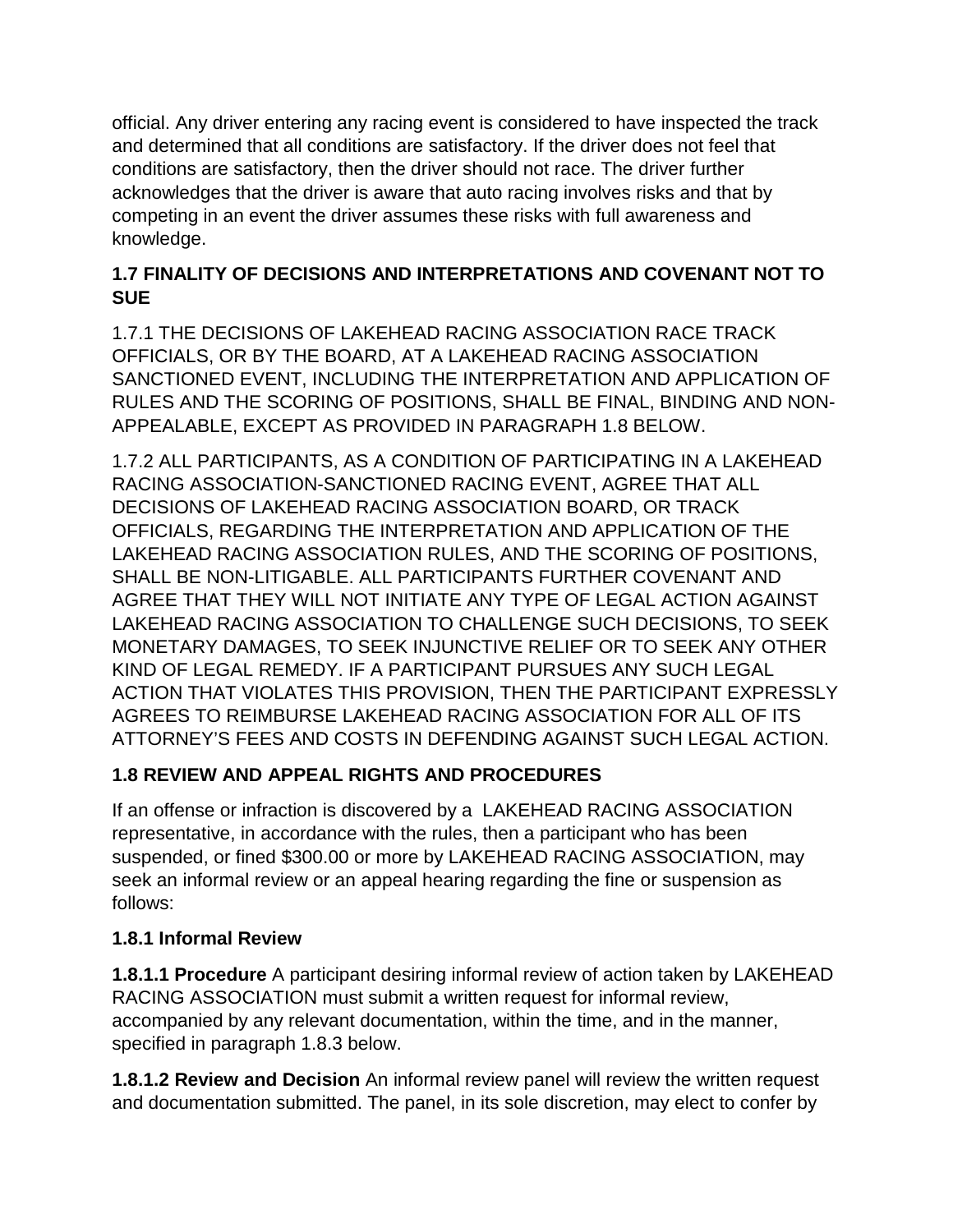telephone with the affected participant and/or interested parties; provided, however, the participant shall not have a right to request a telephone conference with the panel. A decision will be made by the panel and mailed to the participant by certified mail, return receipt requested, within seven (7) days of the receipt of the request for informal review.

**1.8.1.3 Appeal Hearing After Informal Review Decision** A participant aggrieved by a decision after an informal review may subsequently seek an appeal hearing by filing a request for appeal hearing within five (5) days after the date of receipt of the written informal review panel decision.

### **1.8.2 Appeal Hearing**

**1.8.2.1 Procedure** A participant desiring an appeal hearing of action taken by LAKEHEAD RACING ASSOCIATION must submit a written request for appeal hearing, accompanied by any relevant documentation, within the time, and in the manner, specified in paragraph 1.8.3 below.

**1.8.2.2 Appeal Hearing Fee** The request for an appeal hearing must be accompanied by a fee of \$150.00 in cash, cashier's check or certified funds, which shall be nonrefundable unless the hearing panel decides in the appealing participant's favor.

**1.8.2.3 Informal Review Not a Prerequisite** An informal review is not necessary, or is not a prerequisite, before requesting an appeal hearing.

**1.8.2.4 Hearing** Within fifteen (15) days of the receipt of the request for appeal hearing, the Board shall appoint an appeal panel and shall notify the participant of the date, time and place of the appeal hearing, which shall be scheduled not less than twenty (20) days, nor more than forty-five (45) days, from the date LAKEHEAD RACING ASSOCIATION received the request for appeal hearing. The panel will decide on the appropriate procedure for conducting the hearing and shall not be bound by formal rules of evidence or procedure but shall pursue the best procedure for obtaining the relevant facts to reach a decision.

The appealing participant shall appear in person at the hearing (but not through a representative or an attorney) and may be accompanied by not more than three witnesses. LAKEHEAD RACING ASSOCIATION's head tech inspector, or other designated LAKEHEAD RACING ASSOCIATION person, shall appear in person at the hearing (but not through any representative or an attorney) and may be accompanied by not more than three witnesses. No other persons shall be present during the hearing.

The President of LAKEHEAD RACING ASSOCIATION or his designate shall conduct the hearing. No record of the hearing shall be made by either the participant or LAKEHEAD RACING ASSOCIATION by tape recording, court reporter or any other method.

**1.8.2.5 Hearing Panel Decision** After the hearing, a decision will be made by the hearing panel and will be mailed to the participant by certified mail, return receipt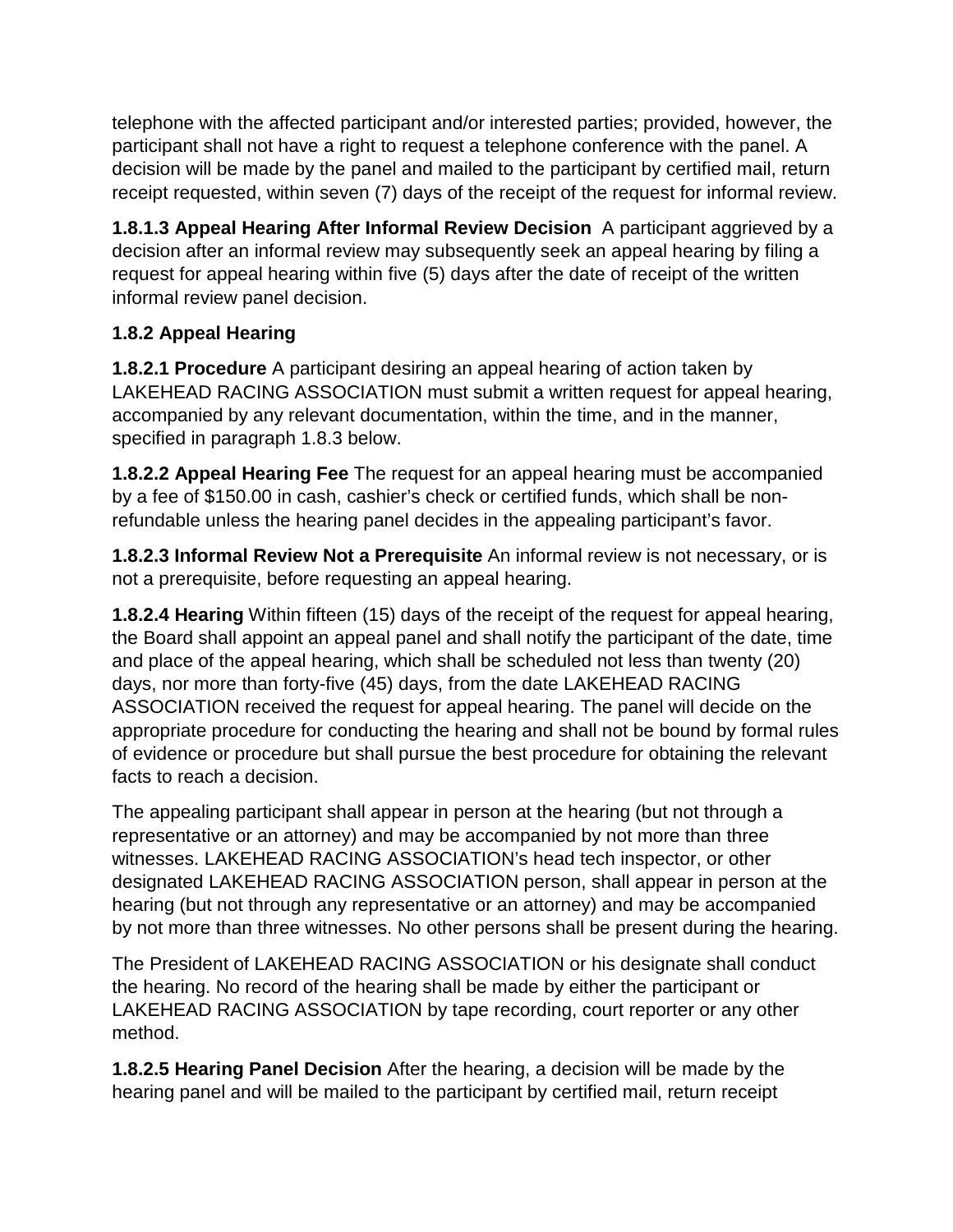requested, within seven (7) days of the date of the hearing. The decision of the appeals panel shall not be further appeal able within LAKEHEAD RACING ASSOCIATION or to any court, it being the agreement and understanding that this appeal hearing is the sole and final remedy for appeal of fines or suspensions.

### **1.8.3 Time for Filing, and Contents of, Request for Informal Review or Appeal**

**Hearing** A request for informal review, or a request for an appeal hearing, must be made in writing by the participant and sent to the Board, at the LAKEHEAD RACING ASSOCIATION office, with a postmark no later than five (5) days after the date of receipt of written notice by the participant informing him/her of the imposition of the fine or suspension or, in the case of an appeal after an informal review, within five (5) days after the date of the receipt of the written informal review panel decision. In the case of both an informal review and an appeal hearing, the written request must specifically state what parts of the LAKEHEAD RACING ASSOCIATION action are to be reviewed, or are being appealed, and must set forth with particularity the grounds or reasons why the participant believes the LAKEHEAD RACING ASSOCIATION action should be changed or overturned.

**1.8.4 Composition of Informal Review and Appeal Hearing Panels** An informal review panel, and an appeal hearing panel, shall each consist of three (3) members, designated by the Board, none of whom were involved in the original determination resulting in the fine or suspension or, in the case of an appeal hearing, none of whom participated as a panel member in any prior informal review relating to the same matter.

**1.8.5 Continuation of Fines and Suspensions** Fines and suspensions imposed shall remain in effect during the time period that any request for informal review or request for an appeal hearing is pending, notwithstanding the expiration of any suspension prior to the review or the hearing, until a decision has been made after informal review or after an appeal hearing.

#### 1.9 VIOLATION OF SPIRIT AND INTENT OF RULES – UNSPORTSMANLIKE **CONDUCT**

Any participant who defies or violates the intent or spirit of the LAKEHEAD RACING ASSOCIATION rules shall be considered to have engaged in unsportsmanlike conduct and shall be dealt with by LAKEHEAD RACING ASSOCIATION or track officials depending upon the nature of the infraction. Unsportsmanlike conduct will result in a fine of up to \$300.00 and/or a suspension of up to one year and/or probation for up to one year from the date of infraction.

### **1.10 RESERVED PARTICIPATION RIGHT**

LAKEHEAD RACING ASSOCIATION reserves the right to refuse to accept the entry of any car or participant. Furthermore, LAKEHEAD RACING ASSOCIATION reserves the right to revoke or cancel any entry, or any participant's claimed right to be on the track premises, if it is felt or determined that a participant's presence or conduct is not in the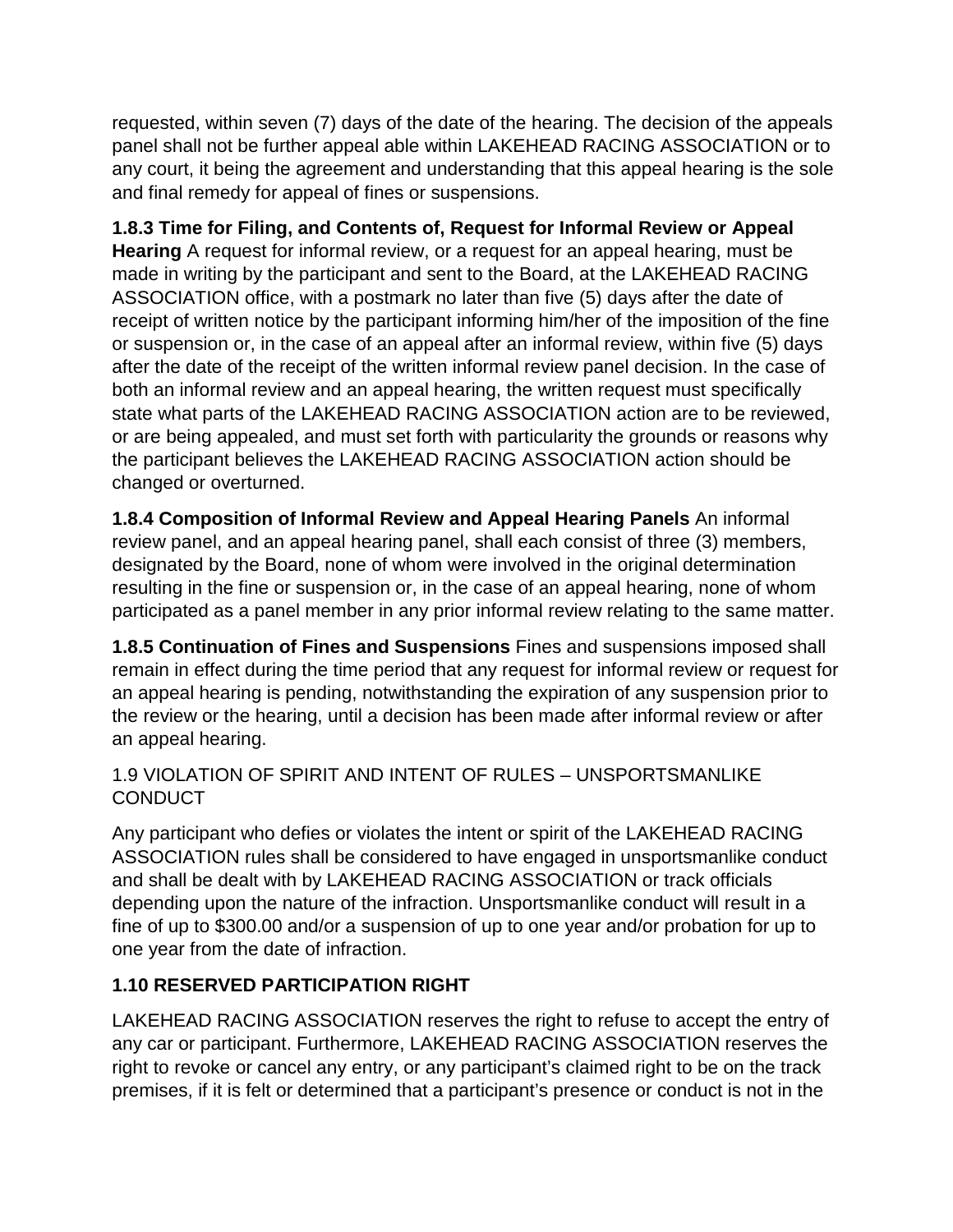best interest of the sport of auto racing, the other competitors, the spectators, track management and/or employees or LAKEHEAD RACING ASSOCIATION.

# **1.11 CONDUCT**

**1.11.1 Driver Responsibility** The driver is responsible for the actions of his pit crew in all respects. The driver shall be the sole spokesperson for his/her car owner and pit crew in any and all matters, and must talk with the LAKEHEAD RACING ASSOCIATION, Board Representative or track official in charge regarding their conduct or behavior.

**1.11.2 Fighting** Any participant directly involved with any fighting or misconduct at any LAKEHEAD RACING ASSOCIATION sanctioned event, on the race track, in the pits, or at any time while on the track premises, may be fined up to \$300.00, and/or may be suspended from all LAKEHEAD RACING ASSOCIATION events for up to, two weeks from the date of infraction and/or shall forfeit all LAKEHEAD RACING ASSOCIATION points to the date of infraction and all prize money earned for the event. Participant shall be as defined in definitions.

**1.11.3 Assault/Abuse of Officials** No participant shall subject any LAKEHEAD RACING ASSOCIATION official, track official, track employee, or sponsor to any abusive or improper language at any time. Any driver who gets out of his/her race car, or any participant, who assaults or threatens any LAKEHEAD RACING ASSOCIATION official, track official, track employee, Board Member or sponsor, may be suspended for up to two weeks from the date of infraction and may be fined up to \$300.00 and/or shall forfeit all LAKEHEAD RACING ASSOCIATION points

**1.11.4 Alcoholic Beverages** Consumption of beer or alcoholic beverages in the pit area, or being under the influence of beer or alcoholic beverages in the pit area, is prohibited until the entire program for all divisions is completed. If a participant is caught consuming alcoholic beverages in the pit area, or is deemed to be under the influence of alcoholic beverages in the pit area, before the entire program for all divisions is completed, he/she shall be immediately ejected from the race track premises and shall be subject to a mandatory fine of \$300.00 and/or a (90)-day suspension.

**1.11.5 Speeding in the pits** Any participant determined by a track representative to be speeding in the pits will be subject to a fine of up to \$50.00 and/or disqualification, forfeiture of pay, and /or forfeiture of points for the night. For any subsequent violation in the same racing season participant will be subject to a fine of up to \$100.00 and/or disqualification, and/or forfeiture of pay, and/or forfeiture of points for the night, and up to (30) day suspension.

**1.11.6 Reckless Endangerment** Any participant determined by a track representative to have committed gross misconduct which could or does endanger any participant, fans or official of the LAKEHEAD RACING ASSOCIATION will be subject to a fine up to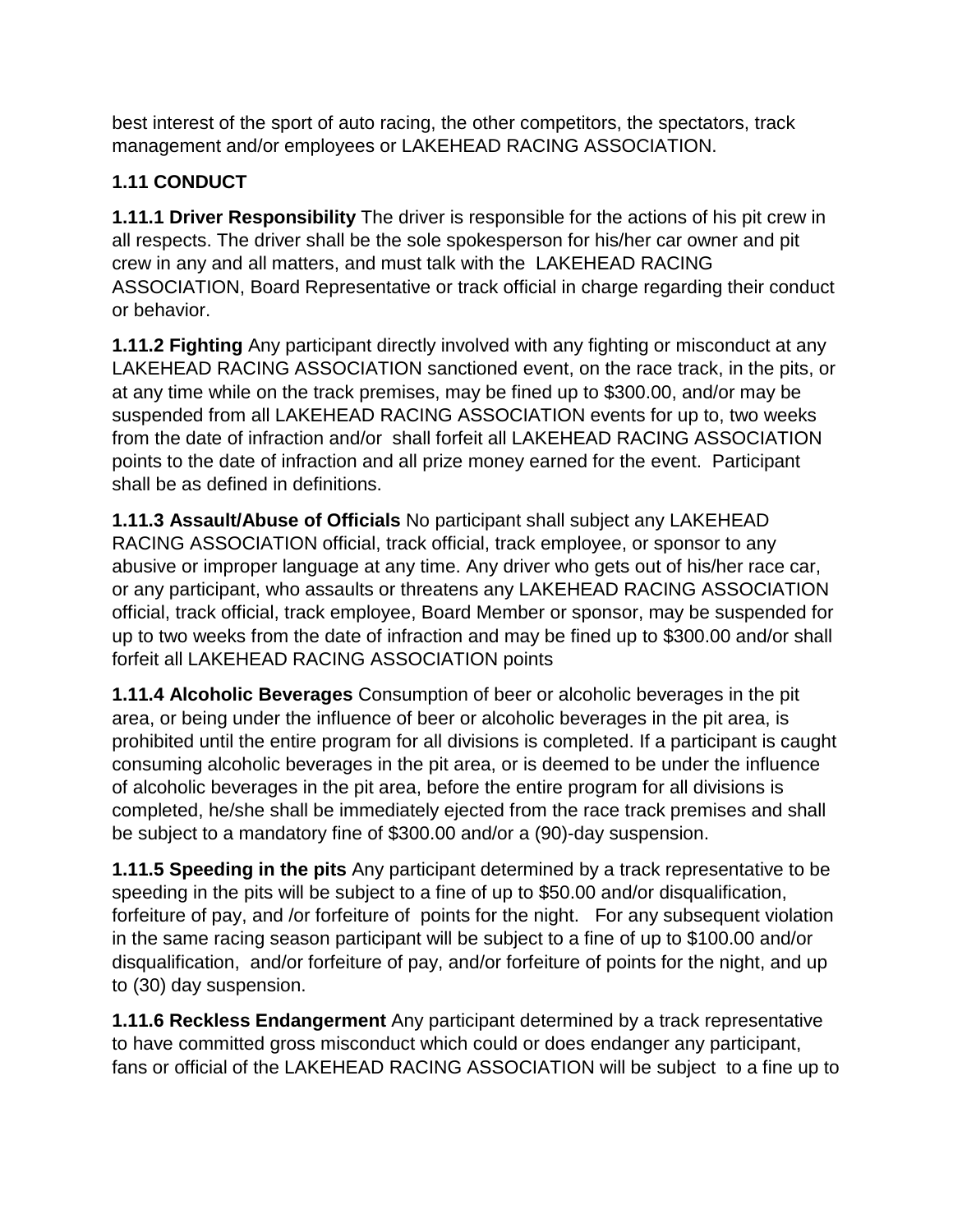\$300.00 and/or disqualification, and/or forfeiture of pay, and/or forfeiture of points for the night, and /or up to a (30) day suspension.

# **1.12 LAKEHEAD RACING ASSOCIATION DRUG POLICY**

**1.12.1 Illegal Drugs** – Definition Illegal drugs are those substances or drug substances defined and prohibited by state and/or federal laws.

**1.12.2 General Prohibition** Possession or use of illegal drugs or drug substances, as defined above, is prohibited in any form, by any participant at a LAKEHEAD RACING ASSOCIATION sanctioned track, either on the race track grounds or in any area considered to be used in the operation of the race track, such as parking lots or leased properties.

**1.12.3 Participant** A participant is as defined in the definitions in this rulebook. All such participants are considered to be responsible for their personal conduct.

**1.12.4 Specific Prohibition**, Violations and Penalties Any person who is:

**1.12.4.1** found to be in possession of, or under the influence of, any illegal drug or drug substance on the race track property; or

**1.12.4.2** arrested by duly constituted authorities and charged with possession and/or use of illegal drugs or drug substances, regardless of whether the offense occurred on or off the race track property; or

**1.12.4.3** formally charged by a court of law with any illegal drug violation, regardless of whether the offense occurred on or off the race track property,

**1.12.4.4** SHALL BE SUBJECT TO THE FOLLOWING PENALTIES BY LAKEHEAD RACING ASSOCIATION:

**1.12.4.5** Suspension from competition and eviction from all LAKEHEAD RACING ASSOCIATION sanctioned tracks, and denial of further entry to LAKEHEAD RACING ASSOCIATION sanctioned events for a period to be determined by LAKEHEAD RACING ASSOCIATION officials.

**1.12.4.6** Any participant who is formally charged by a court of law with an illegal drug violation, regardless of the level of the offense, upon LAKEHEAD RACING ASSOCIATION being so advised, shall be suspended from all forms of participation at LAKEHEAD RACING ASSOCIATION-sanctioned events until such time as the charges are fully adjudicated through the legal process.

**1.12.4.7** Any participant convicted of an illegal drug violation, regardless of the level of the offense, by a court of law shall be prohibited from taking part in any LAKEHEAD RACING ASSOCIATION sanctioned event for a minimum period of one (1) year from the date of conviction.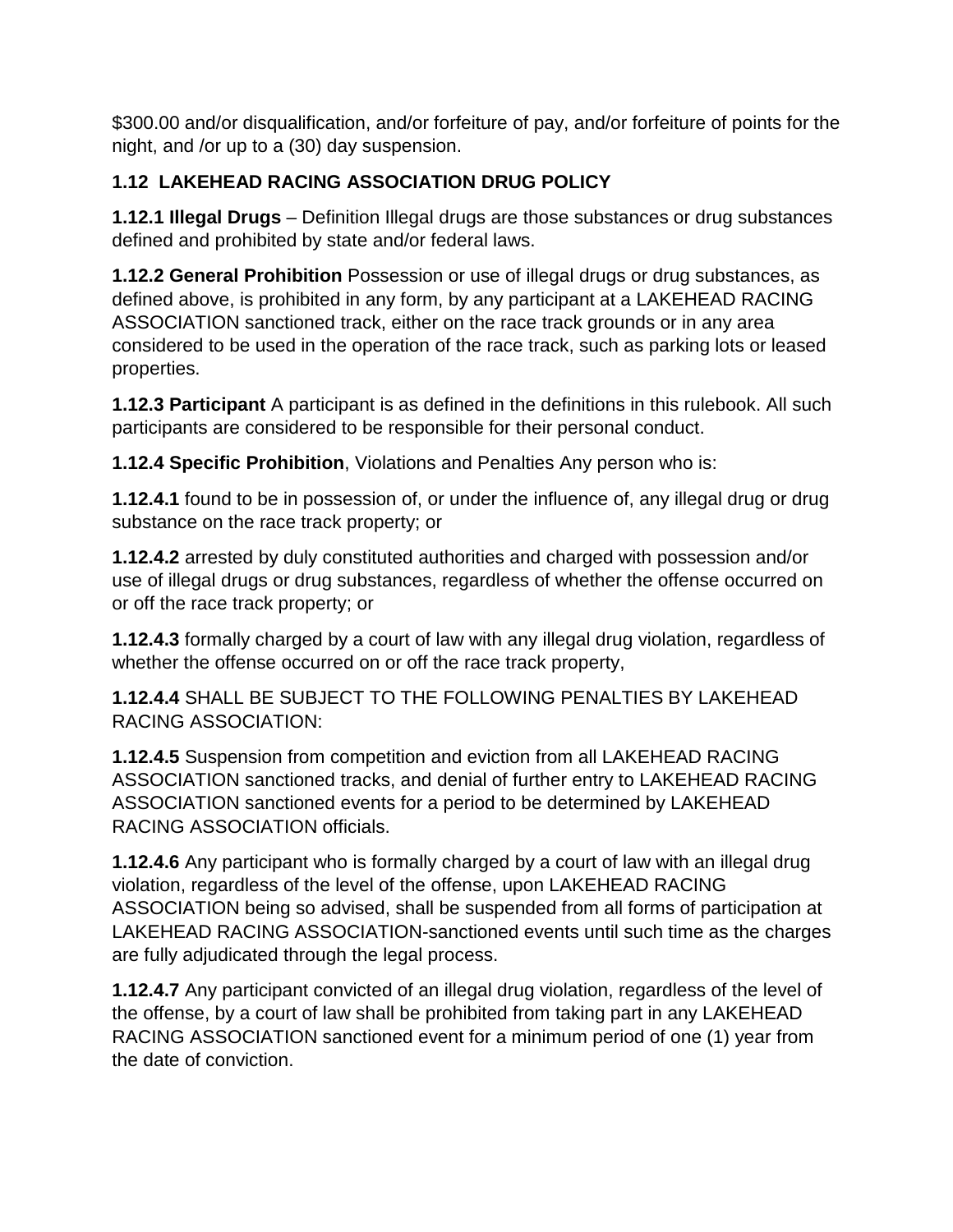**1.12.4.8** In addition, during any suspension imposed above, all point fund money, including all contingency awards, shall be held by the track or LAKEHEAD RACING ASSOCIATION pending adjudication of the charges and shall be forfeited if the participant is convicted of the charges.

**1.12.5 Appeal and Hearing** Any participant suspended for violation of these drug policy rules will be granted a formal appeal hearing by a panel designated by the Board, provided the suspended participant requests such a hearing, to the Board in writing, within fourteen (14) calendar days of the date of suspension. It is the responsibility of the suspended participant to make such a request for a hearing.

**1.12.6 Reinstatements** A participant suspended for violation of these drug policy rules, EXCEPT IN THE CASE OF PERSONS CHARGED WITH SELLING DRUGS, may as the result of a decision reached through the appeal and hearing process be reinstated, if:

**1.12.6.1** In the case of drug use, it is mutually agreed that the participant, at his or her own expense, will produce documentation from a physician licensed within the state, certifying that he or she is drug-independent, as a result of random and periodic examinations and urinalysis testing, made at the request of LAKEHEAD RACING ASSOCIATION.

**1.12.6.2** In the case of drug possession, that the participant produces evidence, satisfactory to the hearing panel, that he or she was not in possession of illegal drugs.

**1.12.7. Prescribed Drugs** If a participant is using prescription drugs on the advice of a physician, such use must be reported to the chief pit steward or racing director prior to the participant's entry into any race track activities. Failure to so notify will subject the participant to penalties as prescribed above.

# **1.13 PROBATION AND SUSPENSIONS**

**1.13.1 Probation** All fines and suspensions will automatically carry a one-year-fromdate-of-infraction probationary period.

**1.13.2 Fines and Suspensions** A participant fined and suspended in one class is suspended from participating in all other classes until the expiration of the suspension and the payment of the fine. However, participants shall only lose track points in the class for which the fine and suspension was imposed.

# **1.14 DURATION OF PENALTIES**

All penalties will apply throughout the entire LAKEHEAD RACING ASSOCIATION racing season and will apply to all LAKEHEAD RACING ASSOCIATION sanctioned events. Any suspensions of ninety (90) days or less, which have not been fully served as of the end of the racing season will commence with the beginning of the point season in the following year and continue until fully served.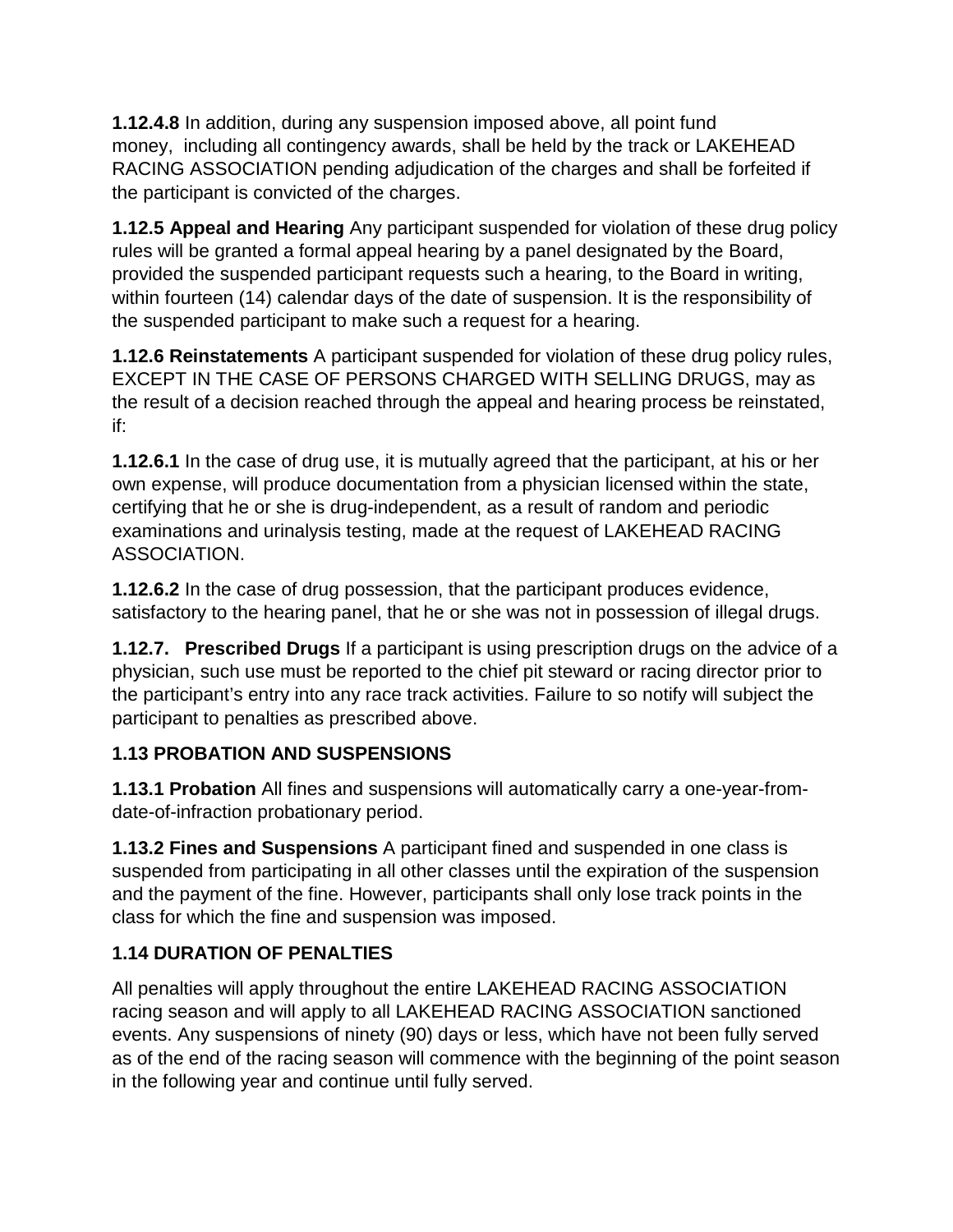### **1.15 ILLEGAL PARTS**

**1.15.1 Illegal Parts** Illegal parts shall be any parts or components of a race car, or any alterations or modifications to any such parts or components, which do not meet the particular LAKEHEAD RACING ASSOCIATION rules and specifications of the class in which the race car is competing. This includes any questionable parts until deemed legal by the board.

**1.15.2 Illegal** Being illegal consists of any aspect of the race car that violates, or results in a violation, of any LAKEHEAD RACING ASSOCIATION rules or specifications.

**1.15.3 Disallowed if Not Allowed** If the rules do not specifically allow a part or component, or do not allow specific alterations or modifications to a part or component, then that part or component is disallowed.

**1.15.4 Removal of Identifying Marks** Any grinding, defacing or otherwise removing or obliterating of casting marks, casting numbers or any other identifying marks or numbers on a motor or chassis part will automatically render that part illegal.

**1.15.5 Penalty** Except for a specific penalty as otherwise provided, the penalty for illegal parts, or being illegal, as defined above, whether discovered through a post-race inspection, through tear down, as a result of a protest or in connection with a claim, shall be up to \$300.00 fine, and/or up to a suspension of thirty (30) days, loss of all points and forfeiture of all money and awards earned for that event.

# **1.16 RESERVED TEAR DOWN RIGHT**

**1.16.1 Tear Down** After the feature race, LAKEHEAD RACING ASSOCIATION, or the track official, reserves the right to tear down the engine of any race car in any class. This reserved tear down right is separate and distinct from any inspection to which any race car in any class is subject under Rule 2.10.

**1.16.2 Procedure** A tear down shall consist of the disassembly of the upper end, or lower end, or both, of the engine. An upper-end tear down includes, but is not limited to, the removal of the carburetor, spacer plates or adapters, valve covers, intake manifold, exhaust manifold, headers, valve train components and heads. A lower-end tear down includes, but is not limited to, removal of oil pan, crankshaft, rods and pistons.

**1.16.3 Fee for Tear Down** LAKEHEAD RACING ASSOCIATION, or the track official, shall advise the driver that a tear down is requested and shall post a tear down fee that is equal to the protest fees set forth in Paragraph 5.5.1 If, after tear down, the engine is found to be legal, then the posted tear down fee will be paid to the driver. If, after tear down, the engine is found to be illegal, the posted tear down fee will paid to the person that protested.

**1.16.4 Illegal Parts** If any engine parts are found to be illegal, the provisions of Rule 1.15 regarding illegal parts, and of Rule 1.17 regarding confiscation of illegal or questionable parts, shall apply.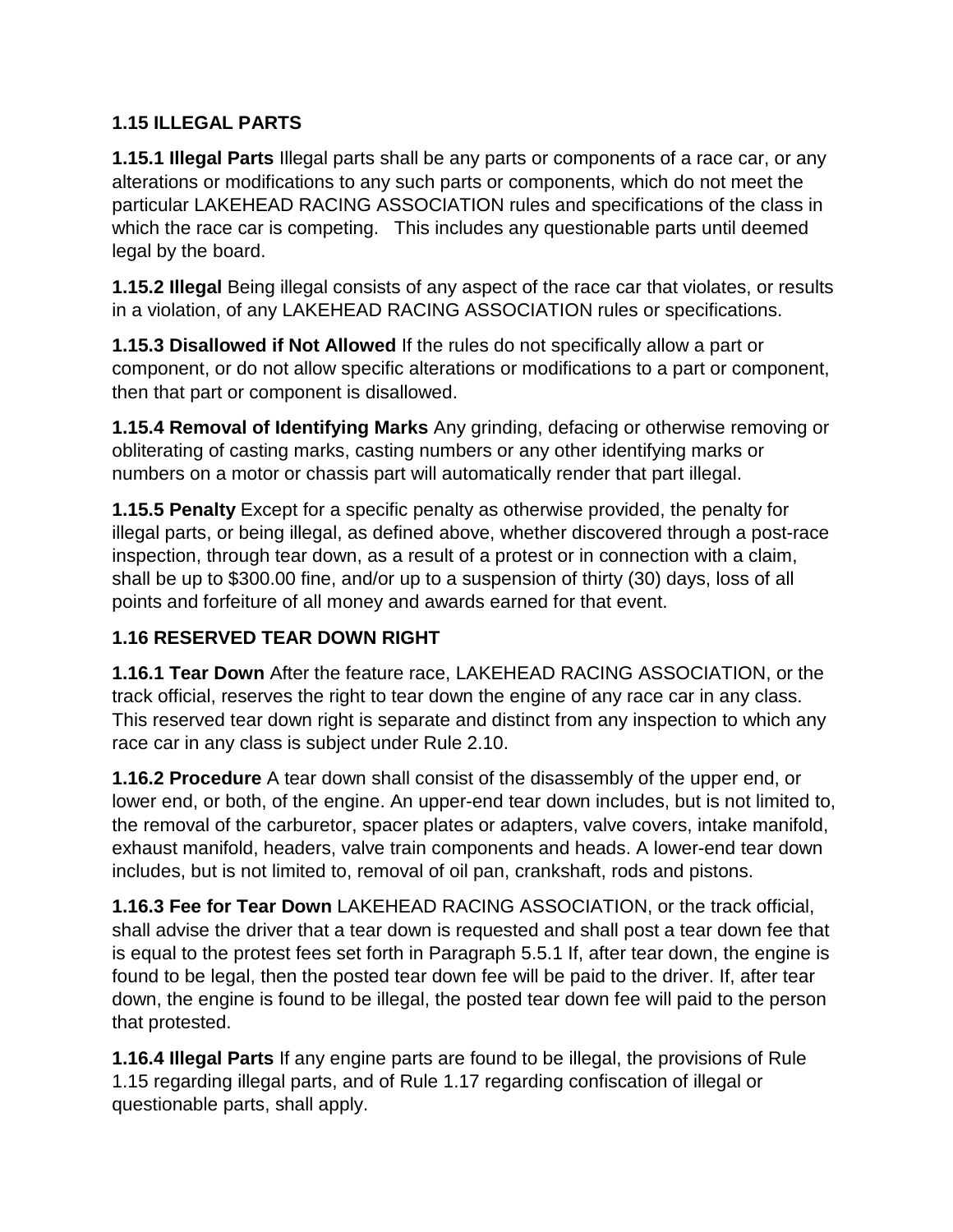# **1.17 CONFISCATION OF ILLEGAL PARTS**

**1.17**.1 All illegal parts or components discovered through inspection, through tear down or as a result of a protest or claim, shall be confiscated by track officials and forfeited by the participant to LAKEHEAD RACING ASSOCIATION.

**1.17.2** All such forfeited parts, shall be delivered by track officials to LAKEHEAD RACING ASSOCIATION and shall become the property of LAKEHEAD RACING ASSOCIATION to be disposed of in its discretion.

**1.17.3** Failure of a participant to surrender illegal or questionable parts for further research or confiscation shall result in a separate penalty, in addition to any other penalties for illegal parts under these rules, of two (2) times the estimated retail value of the illegal parts (as determined by LAKEHEAD RACING ASSOCIATION).

# **1.18 INDEPENDENT CONTRACTORS**

All LAKEHEAD RACING ASSOCIATION participants are independent contractors and are not the agents or employees of LAKEHEAD RACING ASSOCIATION. LAKEHEAD RACING ASSOCIATION participants, as independent contractors, are solely responsible for preparing their racecars to perform in LAKEHEAD RACING ASSOCIATION sanctioned racing events in accordance with the LAKEHEAD RACING ASSOCIATION rules and procedures. As independent contractors, LAKEHEAD RACING ASSOCIATION participants are solely responsible for compensating their employees, agents or pit crewmembers. LAKEHEAD RACING ASSOCIATION participants, as independent contractors, also assume full responsibility for reporting or filing any reports or tax returns with the appropriate authorities on any and all earnings or funds received as a result of their participation in LAKEHEAD RACING ASSOCIATION sanctioned racing events, including, but not limited to, Federal Social Security taxes, Federal income taxes, state income taxes, Federal and state withholding taxes, unemployment taxes and workers compensation insurance.

### **1.19 COMPETITOR AGREEMENT REGARDING RULES**

A participant, by competing in a LAKEHEAD RACING ASSOCIATION-sanctioned event, specifically agrees and acknowledges the following:

**1. 19.1** That he or she is familiar with and understands all of the LAKEHEAD RACING ASSOCIATION rules and procedures as set forth in this rulebook.

**1. 19.2** That by participating in a LAKEHEAD RACING ASSOCIATION sanctioned racing event, he or she specifically agrees to abide by all of the LAKEHEAD RACING ASSOCIATION rules and procedures.

**1. 19.3** That by entering a LAKEHEAD RACING ASSOCIATION-sanctioned racing event, a competitor certifies that his or her racecar meets all of the requirements of the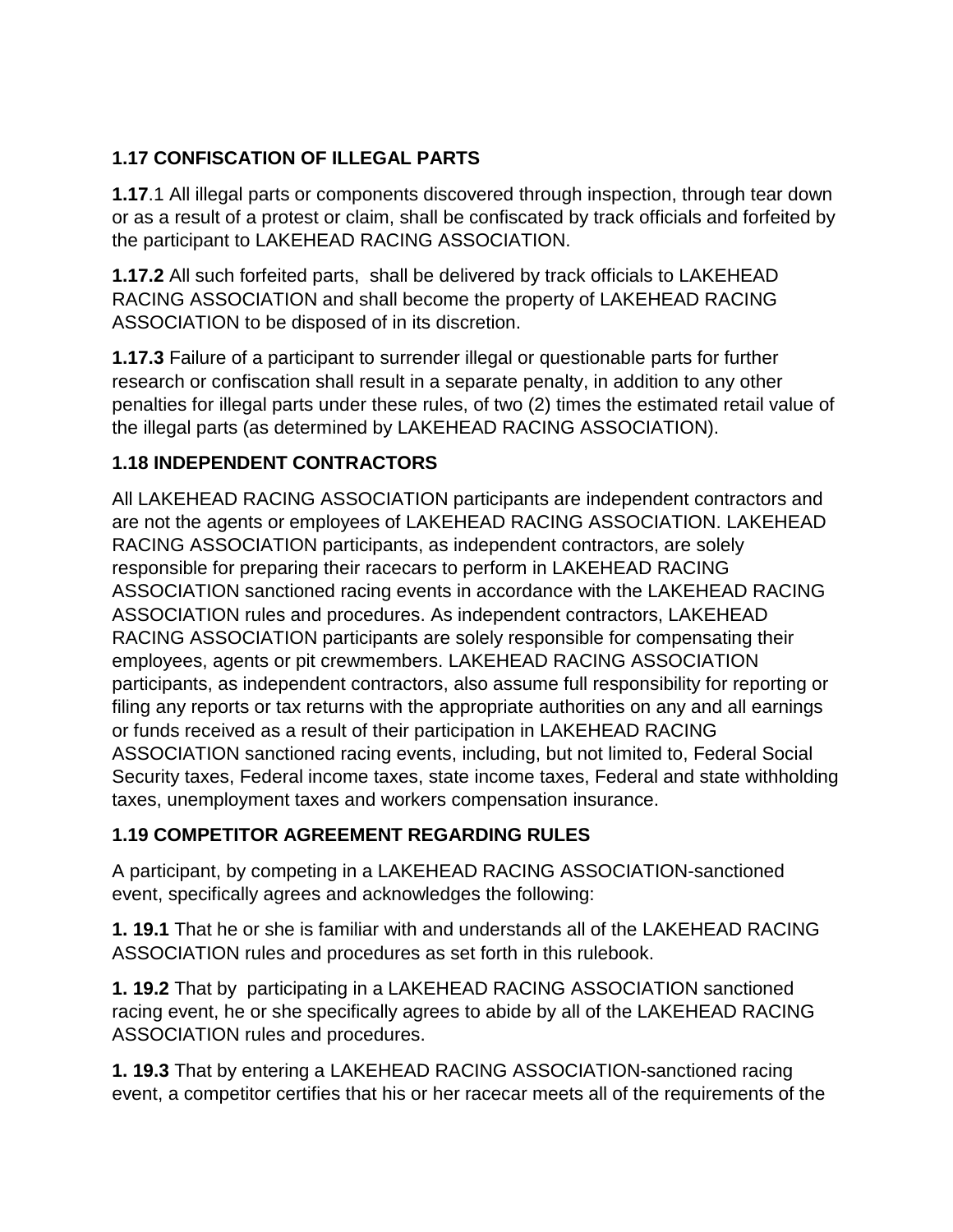LAKEHEAD RACING ASSOCIATION rules for participating in a LAKEHEAD RACING ASSOCIATION sanctioned racing event.

**1. 19.4** That, if as a result of an inspection, tear down, protest, or claim, a competitor's race car is determined to be illegal, it is the sole responsibility of the competitor, who bears the burden of proof, to prove that his or her race car is in compliance with the applicable LAKEHEAD RACING ASSOCIATION rules and requirements.

# *SECTION 2 – TRACK POLICIES*

# **2.1 PREVAILING POLICY**

**2.1.1** Any disagreements over technical questions or operations will be resolved by LAKEHEAD RACING ASSOCIATION or track officials. When their decision is rendered, such decision is final and binding, except as provided in Paragraph 1.8.

**2.1.2** LAKEHEAD RACING ASSOCIATION or track officials will establish the length, frequency and administration of all events and programs, and when their decision is rendered, that decision is final and binding and non-appeal able.

# **2.2 REGISTRATION**

**2.2.1** To race in any LAKEHEAD RACING ASSOCIATION sanctioned event a driver must be at least sixteen (12) years of age, have purchased a LAKEHEAD RACING ASSOCIATION membership, have not been convicted of an illegal drug violation during the one-year period prior to the date of the application and be in good standing.

**2.2.2** Any driver who permits someone else to use his/her membership card will be subject to a mandatory fine of up to \$300.00 and/or disqualification.

**2.2.3** A current LAKEHEAD RACING ASSOCIATION membership card and a driver's license or picture I.D. must be presented at the time of sign-in and registration.

**2.2.4** A driver must have a LAKEHEAD RACING ASSOCIATION point fund membership to collect a point fund check. All points only go with the driver unless otherwise specified.

**2.2.5** Only a LAKEHEAD RACING ASSOCIATION driver with a current membership may protest.

**2.2.6** No driver or other participants may enter the race track or pit area until he/she has personally signed all releases, registrations and entry forms. No person will be permitted to sign the release sheet for any other person other than himself/herself. Any participant who fails to sign all release and registration forms will be disqualified and any prize money will be forfeited.

LAKEHEAD RACING ASSOCIATION Membership – \$20.00

LAKEHEAD RACING ASSOCIATION Membership/Point Fund – \$25.00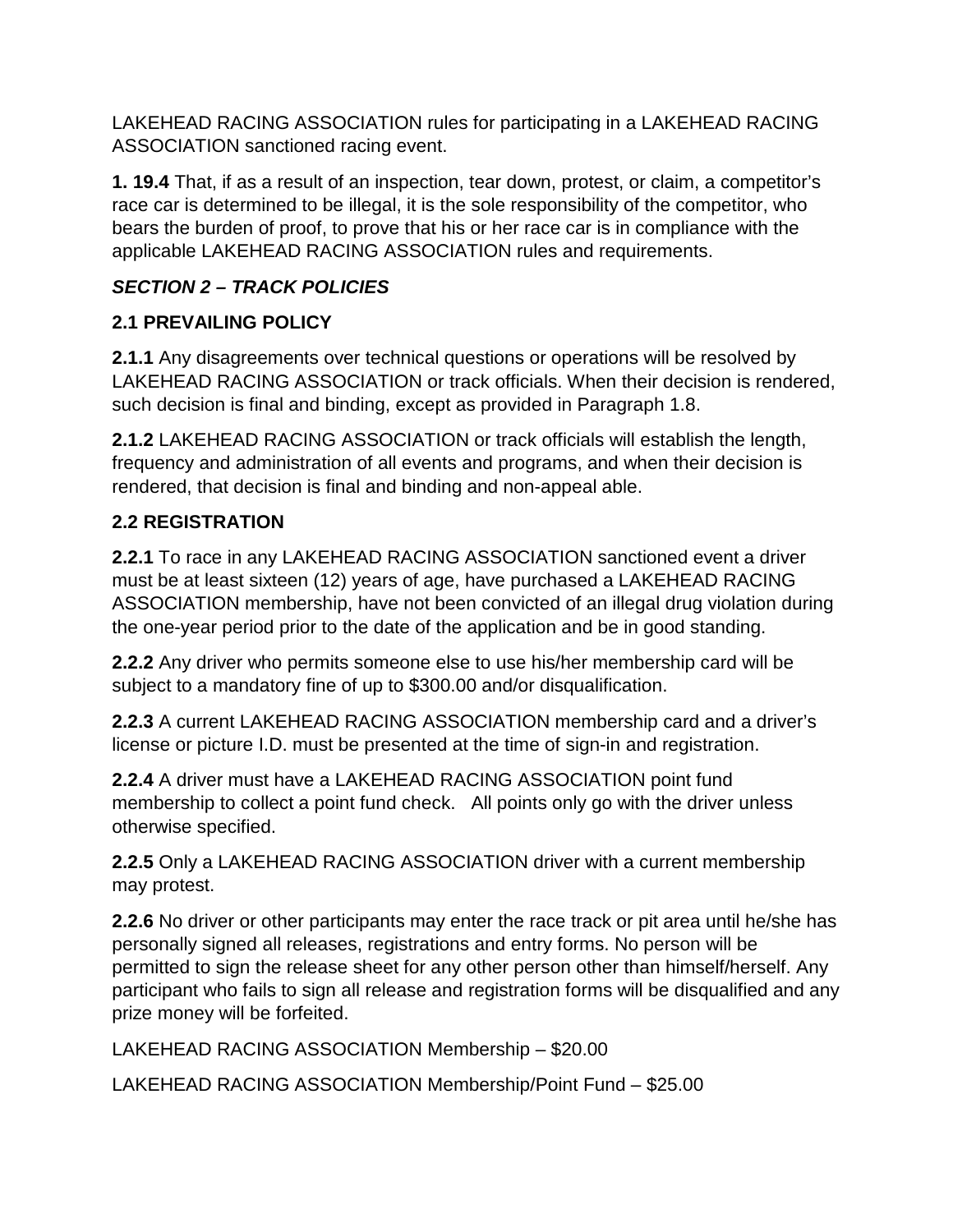#### **2.3 PIT AGE REQUIREMENT**

All persons under the age of eighteen (18) must have a signed minor release form on file at the track.

#### **2.4 RACE PROCEDURES**

**2.4.1** Every person driving a race car on the track must wear the required helmet and cinched harness and lap belt whenever in the race car, including warm-ups, hot laps and races.

**2.4.2** No person, except the driver and LAKEHEAD RACING ASSOCIATION and/or track officials, is allowed on the race track at any time after the race starts.

**2.4.3** All drivers are responsible for registering their cars and having a number drawn for their starting position in the heat race. A car may be registered and compete in only one class per night (event).

**2.4.4** If a car is unable to start the race, all cars behind that car's position will advance one position (either directly, or by criss-crossing their cars, at the track's option). Cars entering the track on the parade lap will start at the rear of the field, regardless of their qualifying position.

**2.4.5** If a car moves out of position before the green flag is thrown, the driver may be penalized two positions and points at the pay-off window.

**2.4.6** When a race is stopped after the completion of at least one (1) lap, cars shall be lined up in the order in which they were running at the completion of the last full lap before being stopped. The car or cars causing the race to be stopped, if any, shall start at the rear. If a car causes a race stoppage twice in the same race, that race car will be sent to the pits, but will be scored and receive points for its finishing position as if it had dropped out of the race at that time.

**2.4.7** A race may be stopped at the discretion of the starter or officials at any time they consider it DANGEROUS or UNSAFE to continue.

**2.4.8** Any car being lapped consistently by the field may be black-flagged at the flagman's discretion.

**2.4.9** Track may designate the tire compound for either the feature event or for the entire season.

**2.4.10** Track can run more than one heat in any class, but there must be a minimum of five (5) cars in each heat.

**2.4.11** If a race car passes the pace car, that race car shall be put to the rear of the field.

#### **2.5 DRIVER OR ENGINE CHANGES**

**2.5.1** No driver or car changes are allowed after the heat races.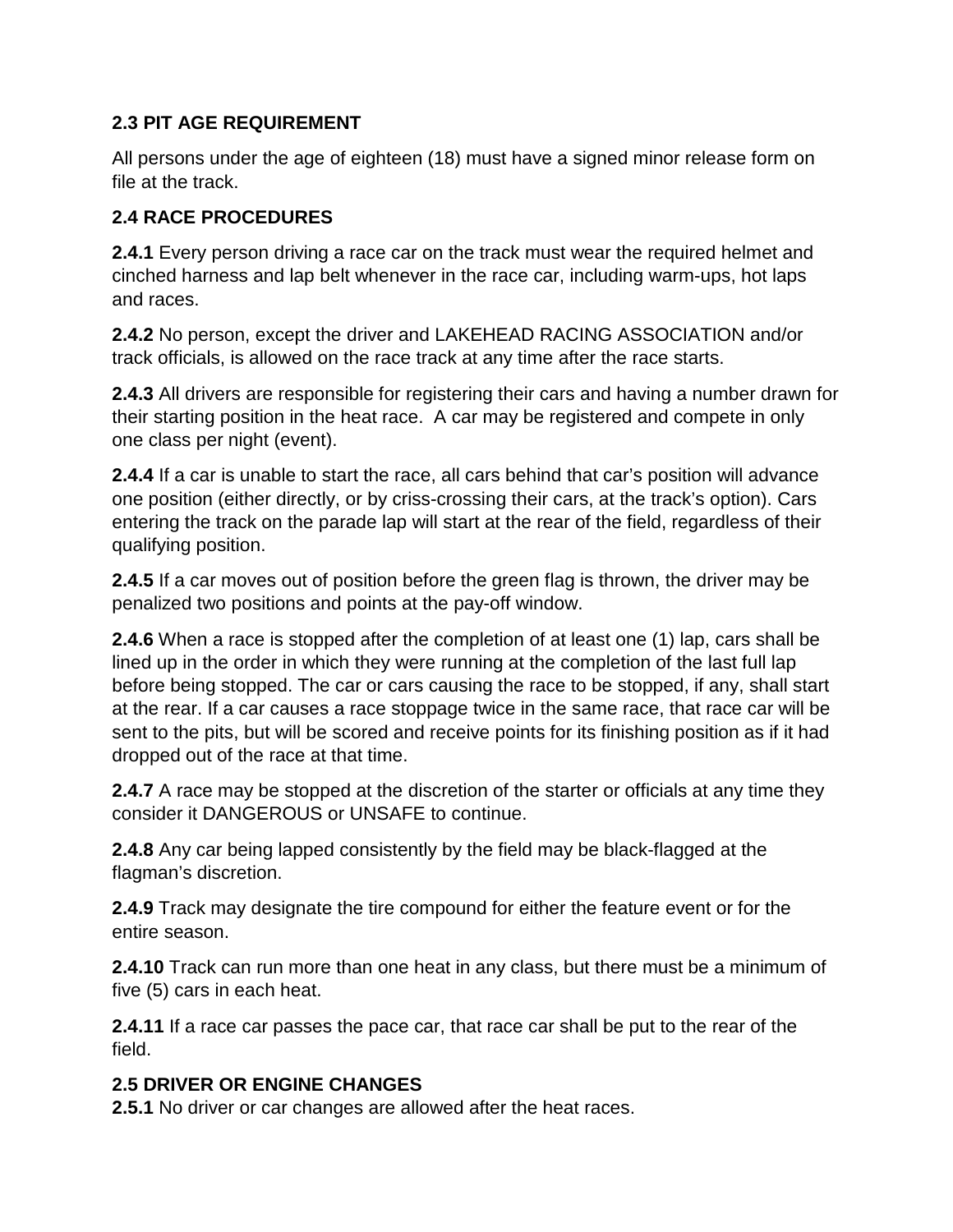**2.5.2** The driver may qualify only one car in a class. In the event of a wreck in practice, the driver will be allowed to qualify another car provided that that car has not yet been qualified.

**2.5.3** If a driver changes motors between the qualifying event and the next event, he or she will have to start in the last position in the main event. This rule will be exempt on multiple-day events.

#### **2.6 RE-DRAW**

**2.6.1** For regular weekly events, the racetrack shall have the option to use a line-up based upon either:

**A.** A point-average system, involving a draw for the heat races and the use of a threeweek point average (based upon the last three events that a competitor had competed in at that race track) for the feature race; or

**B.** A draw-for-position system, involving a draw for the heat races and then the re-draw procedure outlined below for the feature race; provided, however, a race track using the draw-for-position system may use two (2) straight-up starts for the features two (2) times during the racing season.

**2.6.2** Under the point-average system, the same number of cars as specified for redraws in Paragraph 2.6.4 must be inverted for the feature race.

**2.6.3** Under the re-draw procedure, the top finishers in the heat races will re-draw for starting position in the feature race.

**2.6.4** The re-draw for all classes of cars is as follows: one (1) heat race, re-draw six (6); two (2) heat races, re-draw five (5); three (3)heat races, redraw four (4); four (4) heat races, redraw three (3); five (5) heat races, redraw two (2).

**2.6.5** The re-draw for starting positions will be done in an area where it can be observed by the drivers.

**2.6.6** The driver must finish the heat race in order to be eligible for the re-draw.

### **2.7 GOOD STANDING**

You must be in good standing with the LAKEHEAD RACING ASSOCIATION in order to receive any point fund money and/or other awards. All fines must be paid, all suspensions must be fully served and all outstanding debts to LAKEHEAD RACING ASSOCIATION must be fully paid in order to be considered to be in good standing with LAKEHEAD RACING ASSOCIATION. LAKEHEAD RACING ASSOCIATION reserves the right to offset the amount of any outstanding fine or other monies due to LAKEHEAD RACING ASSOCIATION from a participant against any point fund money or other award to which the participant may be entitled. This includes any participants who have fines, suspensions or debts pending with LAKEHEAD RACING ASSOCIATION.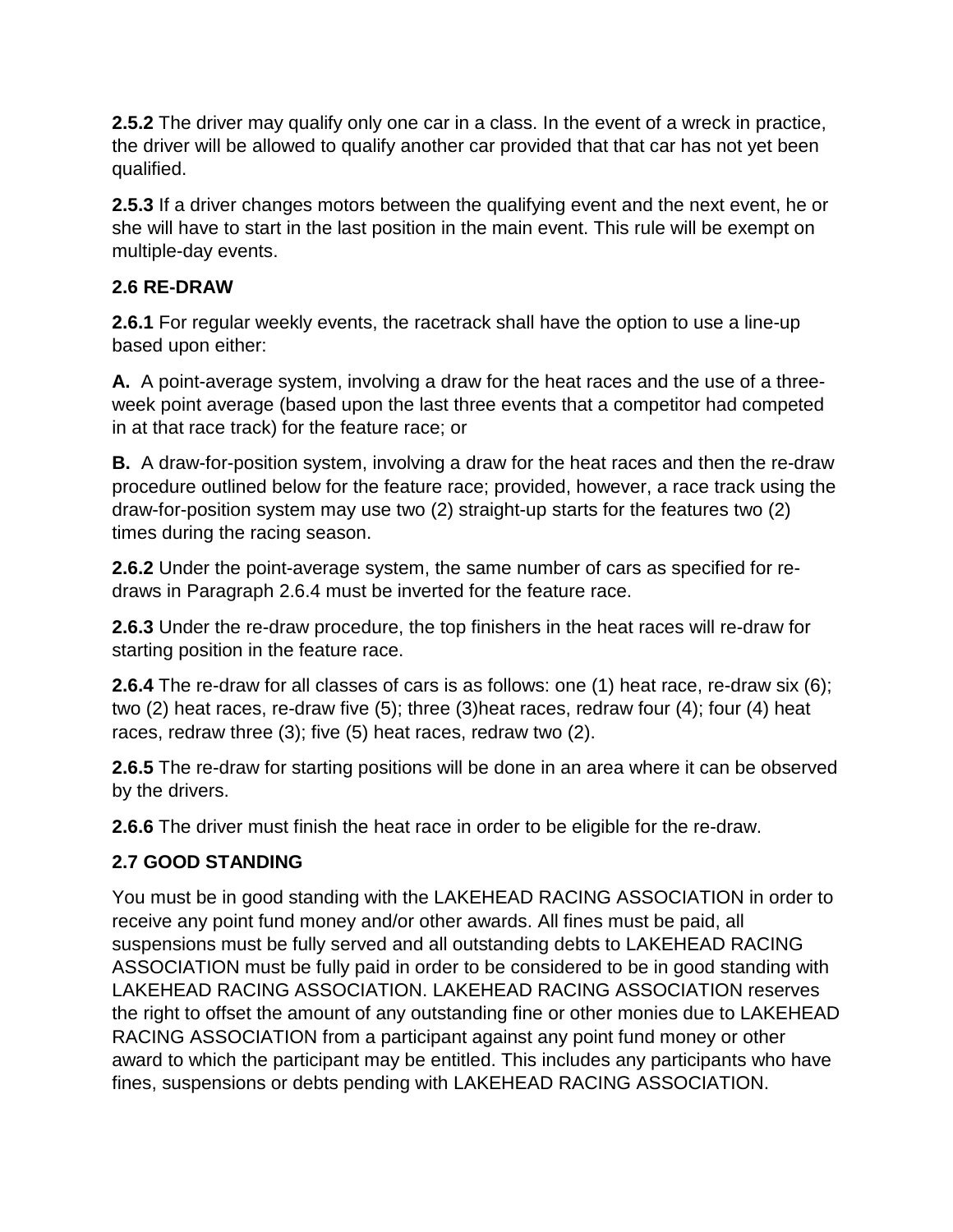### **2.8 RACE CAR NUMBERS/LETTERS**

Drivers are responsible for notifying LAKEHEAD RACING ASSOCIATION of their current car number or number changes. Numbers/letters must be at least eighteen (18) inches high, may consist of any combination of no more than three (3) numbers and letters, must be in a contrasting color to the background color, and must be neatly painted on both door panels and on the roof or wing and facing the grandstand. Reflective, mirror-like, or prismatic numbers are not allowed. Hard-to-see car colors [black, navy, maroon, brown] are strongly discouraged. A six-inch-by-six-inch number of contrasting color must be on the front of car as well as the back of car.

# **2.9 POST-RACE SCALING**

In all classes, the top three (5) race cars in each qualifying race and the top five (5) race cars in their feature race must scale. Any driver required to scale, immediately following the qualifying and/or feature events, who:

**A.** Does not go directly to the scales, or

**B.** Avoids going to the scales, or

**C.** Does not remain at the scales until scaled, or Does not meet the minimum weight for the class, according to the scale at the race track for the event,

### THEN:

If in the heat race, shall be disqualified from the heat race and shall forfeit all points as well as all prize money for the heat race, but shall be allowed to start at the back of the last chance, consolation or feature race.

If in the feature race, shall be disqualified and shall forfeit all points as well as all prize money for the feature race, but may still be subject to the claim rule, if applicable.

### **2.10 INSPECTIONS**

**2.10.1 Timing and Scope of Inspection** All race cars competing in LAKEHEAD RACING ASSOCIATION events are subject to inspection by LAKEHEAD RACING ASSOCIATION, or track officials, at any time, and to any extent or degree, as determined by LAKEHEAD RACING ASSOCIATION, or track officials, in their sole discretion. The decisions by LAKEHEAD RACING ASSOCIATION, or track officials, regarding the specific race cars to be inspected, and the timing, scope or extent of any inspection, are final, binding and non-appeal able, except as provided in Paragraph 1.8.

### **2.10.2 Types of Inspection**

**2.10.2.1 Minimum Specifications Inspection** An inspection, usually conducted at the beginning of a racing season or a racing event, to determine whether a race car complies with the minimum applicable chassis and body specifications and all safety requirements. Any deficiencies or rule violations discovered must be corrected before the racecar will be allowed to compete in the racing event.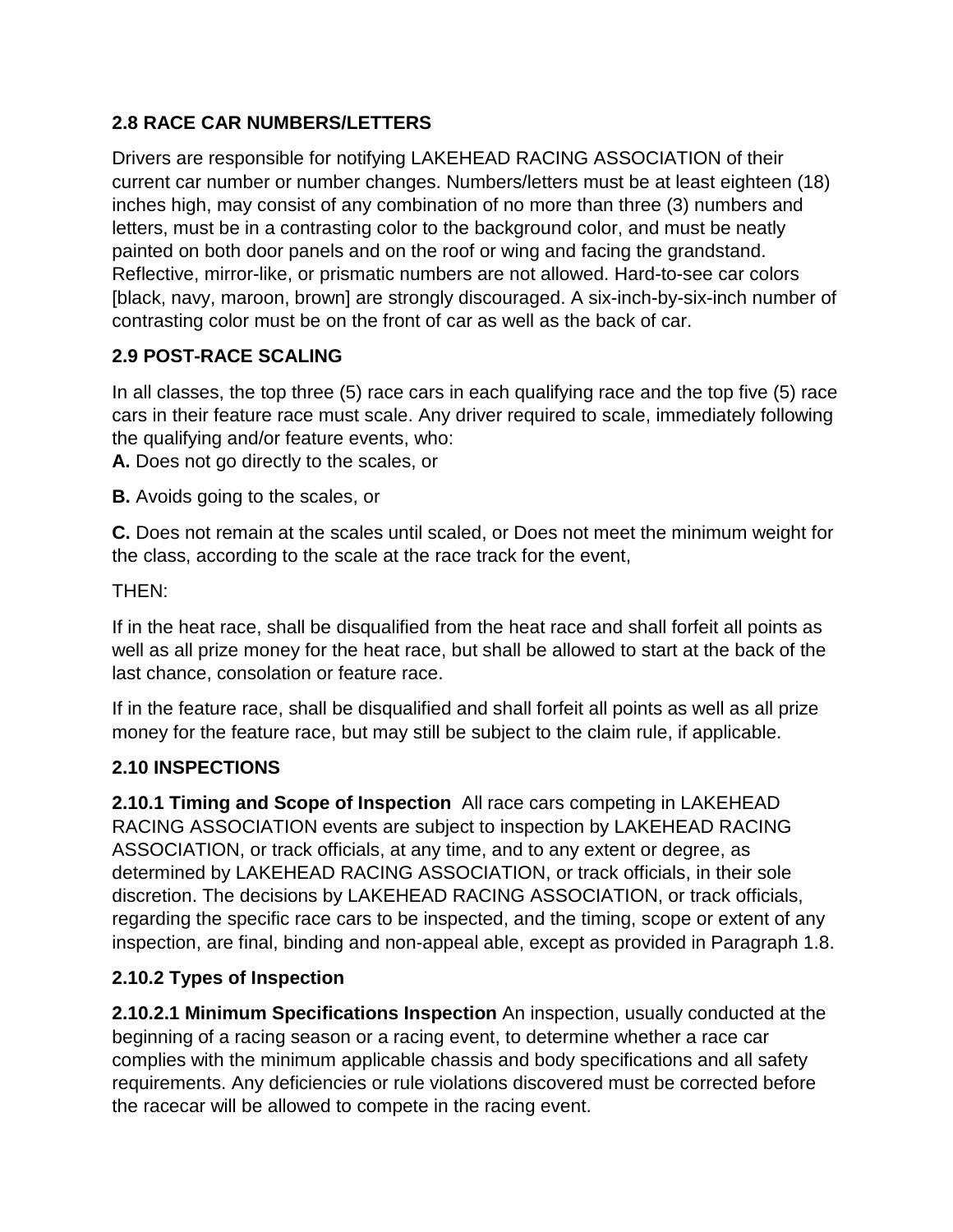**2.10.2.2 Pre-Race Inspection** An inspection, conducted in advance of a racing event, including a minimum specifications inspection, to determine whether a race car complies with applicable chassis and body specifications, safety requirements and any other rules or specifications, in the discretion of the track officials. Any deficiencies or rule violations discovered must be corrected before the racecar will be allowed to compete in the racing event.

**2.10.2.3 Post Race Inspection** An inspection, conducted after a racing event, to determine whether a race car complies with all of the applicable rules and specifications, for that class of race car, with the scope and extent of the particular items to be inspected to be determined by LAKEHEAD RACING ASSOCIATION, or the track officials, in their sole discretion.

**2.10.3 Effect of Prior Inspection** The fact that a race car has passed a minimum specifications inspection, a pre-race inspection or any inspection at any other time, is no guarantee or assurance that the race car will pass a post-race inspection.

**2.10.4 Cooperation of Driver** In connection with any type of inspection, the driver must cooperate with LAKEHEAD RACING ASSOCIATION, or track officials, to enable track officials to conduct or complete an inspection, including removing or disassembling various parts or components.

# **2.10.5 Refusal or Termination of Inspection**

**2.10.5.1** Any driver who refuses to allow a pre-race or a minimum specification inspection to be conducted will not be allowed to compete in the racing event.

**2.10.5.2** Any driver who refuses to allow a post-race inspection, or who terminates an inspection in progress, shall be fined up to \$1,000.00, lose all points, forfeit all money and awards for that event and/or suspended for up to thirty (30) days.

# *SECTION 3 – MINIMUM STANDARDS*

# **3.1 GENERAL**

**3.1.1** At any time, before, during or after an event, LAKEHEAD RACING ASSOCIATION or track officials may require additional measures or equipment, or make additional determinations, as they deem necessary to further reduce the risk to competitors.

**3.1.2** All cars are subject to a minimum specification inspection at any time and a refusal of such inspection is subject to Rule 5.8.3 It is the responsibility of the driver to prepare his/her car to comply with all minimum specifications, to be free of defects, and in safe racing condition.

# **3.3 SAFETY/OTHER**

**3.3.1 Helmets** Helmets are required and must be a minimum of SNELL 2005 SA RATED. Manufacturer tag and SNELL sticker must not be removed. Helmet must be worn at all times when the car is on the track and must accompany the vehicle at time of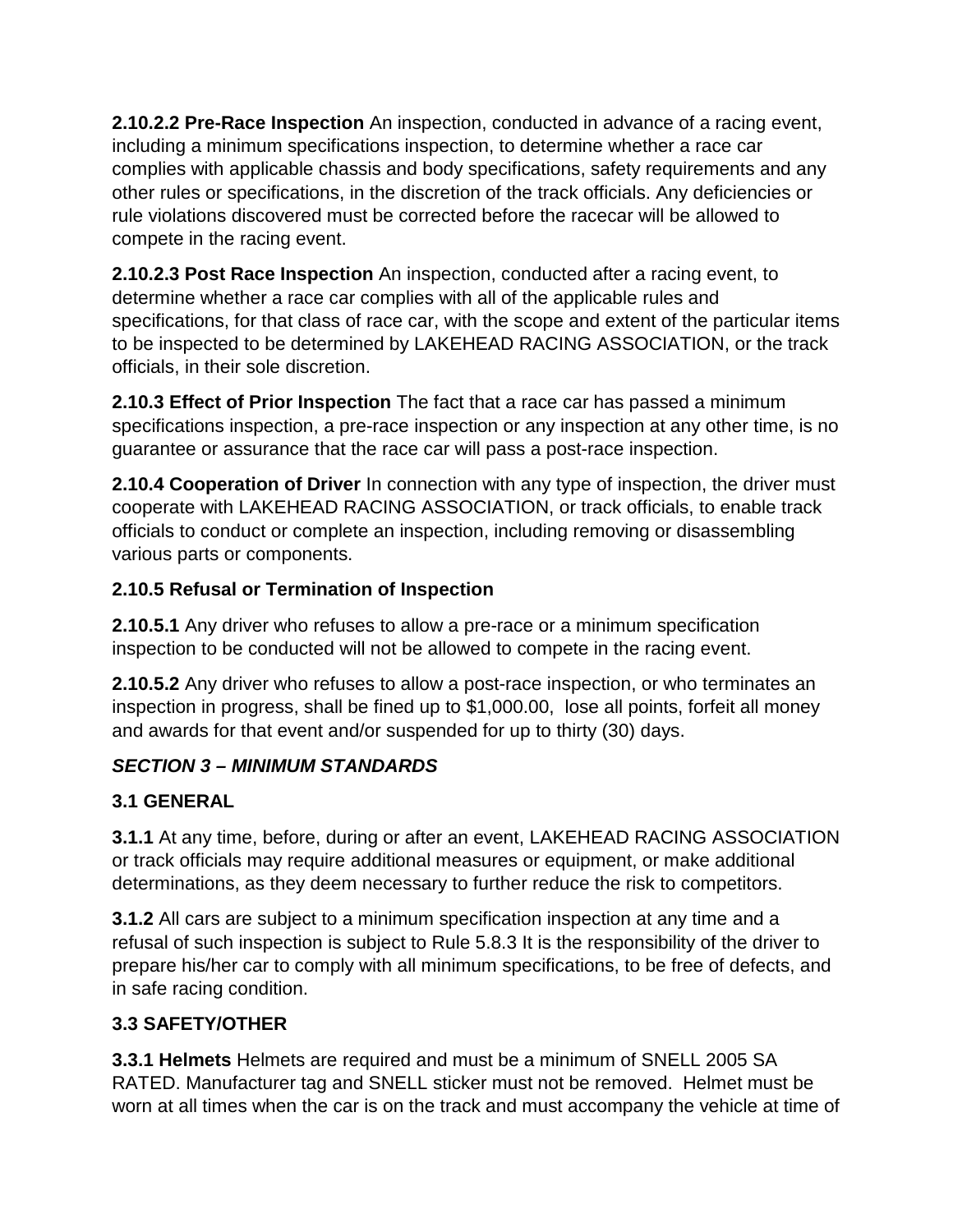inspection. The helmet must have a face shield or eyewear protection, which must be in place while the car, is on the track. For championship sprints, a full-face helmet is strongly recommended. Neck brace is strongly recommended.

**3.3.2 Driving Suit** A driving suit of a flame-retardant nature must be worn by all competitors. If the driving suit is a two-piece suit, both the top and the bottom must be worn at the same time.

**3.3.3 Exhaust System** Exhaust systems must be mounted in such a way as to direct spent gases away from the cockpit area of the vehicle and away from areas of possible fuel spillage.

**3.3.4 Exhaust Noise Suppression** It is mandatory for the exhaust system to be equipped with a muffler of some type so as not to exceed a decibel level of 100 decibels at 100 feet. However, if governmental ordinances require a lower decibel level, then it it may be mandatory for the exhaust system to be equipped with a muffler so as not to exceed that lower decibel level. In all cases, the decibel level should be measured at racing speed or RPM and shall not be exceeded anywhere around the racetrack.

**3.3.5 Fuel Cell** Safety-approved fuel cells are mandatory. Fuel cells must be enclosed in a metal case of 18-gauge metal and must have a protective hoop at the rear that extends at least one (1) inch below the fuel cell. The fuel cell overflow hose MUST go to the bottom of the cell on the outside and must be fastened at the bottom of the cell, or a ball check valve must be used. All fuel cells must have a minimum of two (2) 2-inch X 18-inch metal straps or equivalent metal surrounding the fuel cell.

**3.3.6 Batteries** Batteries must be securely mounted and shielded. Batteries mounted inside the vehicle must be in marine-type cases mounted in the vehicle with at least one 2 inch nylon strap with a metal fastener. 12-volt batteries only.

**3.3.7 Loose Objects** Loose objects and/or weights will not be allowed above the interior tin or deck or in the driver's compartment. Any weight added to other areas of the vehicle must be securely mounted using a minimum of two (2) 1/2-inch bolts through the weights. Weights must be painted white and have your car number painted on them.

**3.3.8 Shoulder Harness, Belts, Restraints & Nets** A competition shoulder harness, at least three (3) inches wide, and a lap belt at least three (3) inches wide are required. No OEM factory-type shoulder belts or straps will be allowed. Metal-to-metal buckles are required on the shoulder harness and the lap belt. The harness must be mounted in at least FIVE (5) points below the driver's shoulders [SUB STRAP]. Arm restraints or window net are mandatory. Roll bar padding and neck brace are strongly recommended. Beginning in 2004, belts and harness CANNOT be over three (3) years old. Also in 2004 window nets will be mandatory in all classes.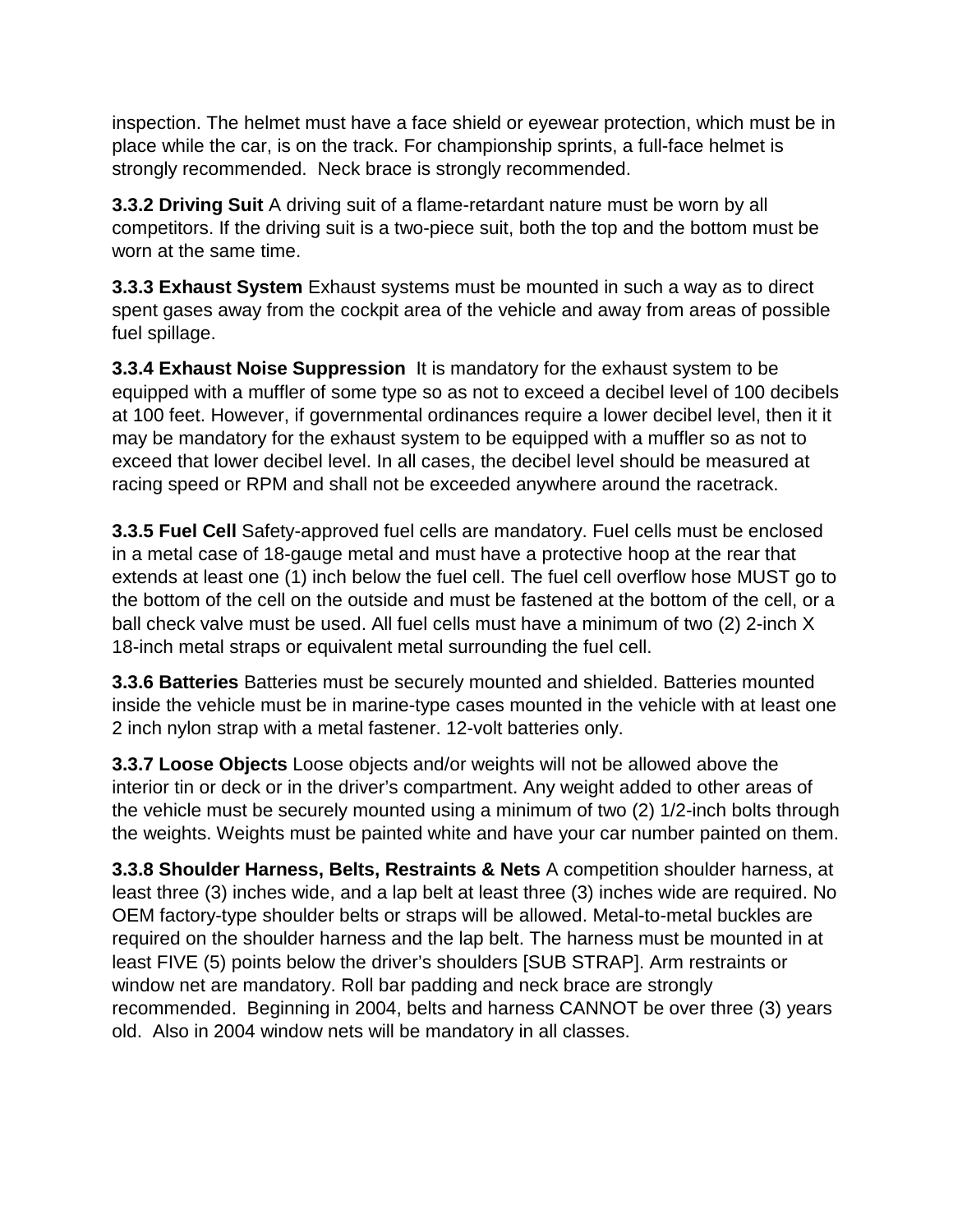**3.3.9 Kill Switch** A kill switch is required and must be within easy reach of the driver with the shoulder harness and lap belt fully cinched. This kill switch must be clearly marked "off" and "on."

**3.3.10 Drive Shaft Hoops** Drive shaft hoops are required and must be constructed of at least the equivalent of 1/4-inch by 2-inch steel and must be mounted in such a manner as to contain the drive shaft in case of breakage. The hoop must be no closer than 5 inches from the center of the u-joint and no further than 9 inches back from the u-joint at the end of the transmission. The drive shaft MUST be painted white.

**3.3.11 Mirrors and Radio** No mirrors or radios of any kind are allowed at any time.

**3.3.12 Steering Wheel** A quick-disconnect steering wheel is optional.

**3.3.13 Brakes** All cars must have brakes on all four (4) wheels. Pure Stocks must be able lock up all (4) wheels at any given time. No carbon fiber brakes allowed.

**3.3.1.4 Loss of Weight or Muffler** Any car losing a weight or muffler during a race will be subject to disqualification from that race.

# *SECTION 4 – POINT SYSTEM*

**4.1 POINT SYSTEM** Points only go to the driver or drivers designated prior to the first time the car is raced. POINTS DO NOT GO WITH THE SALE OF THE CAR. Points will be awarded at all LAKEHEAD RACING ASSOCIATION sanctioned events on the following basis:

**4.1.1 General Points go to the driver.** The driver will receive the best point finish between the heat race or the consolation race event before entering the feature [one event only].

**4.1.2 Eligibility for Points** If a race car pulls out onto the race track, under its own power, with the intent to race, then the driver will receive the points for the finish in that races

**4.1.3 Show Points** All drivers in each class participating in the race events at a track will receive show points based upon the number of cars participating in that class, as follows:

**A.** 1 to 9 cars participating, ten (10) show points.

**B.** 10 to 15 cars participating, eleven (11) show points.

**C.** 16 or more cars participating, twelve (12) show points.

Participating means that a car must take a green flag at some time during the racing program, including hot laps.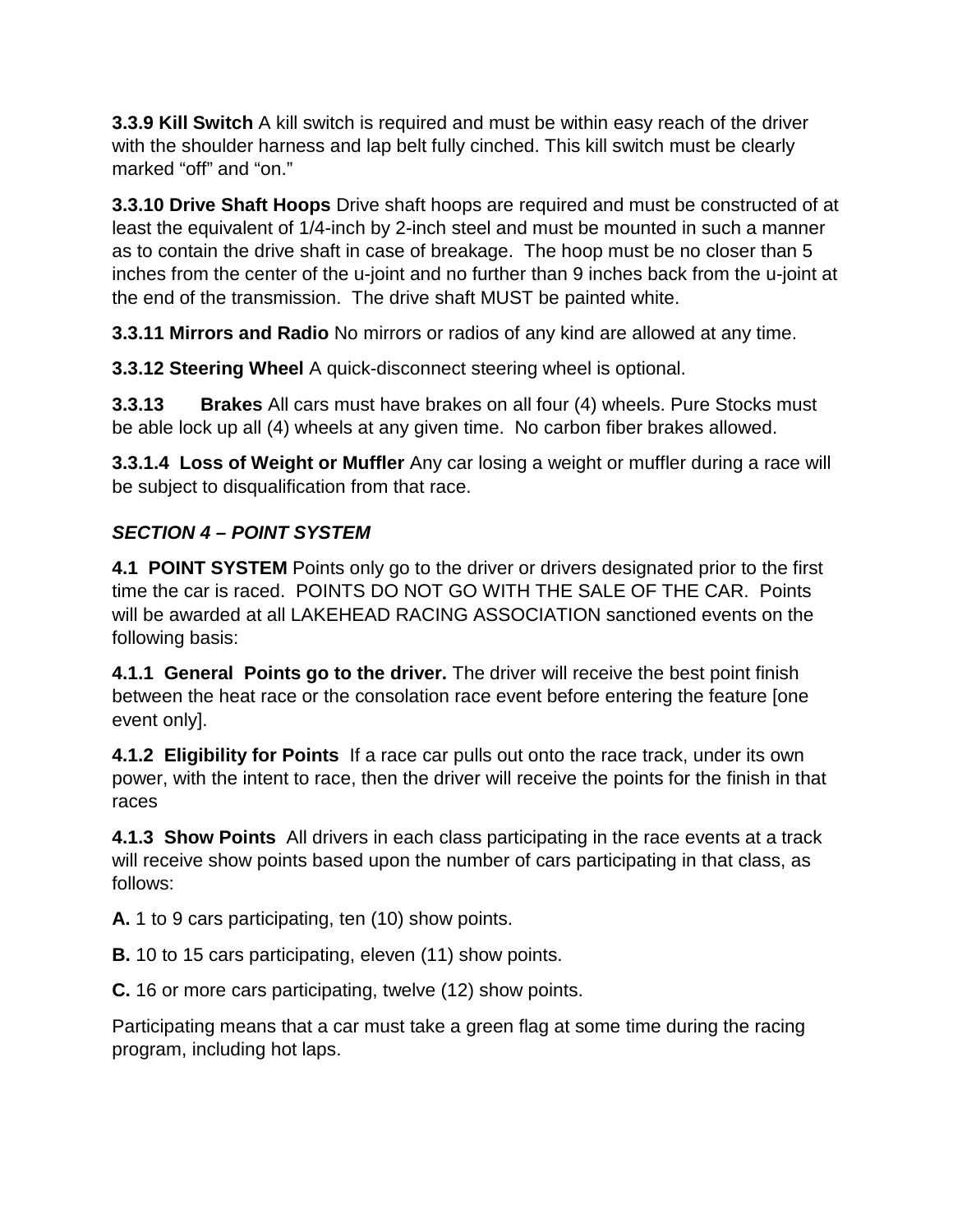#### **4.1.4 Heat Races**

| Pos.                           | Points         | Pos. | Points         |  |  |  |  |  |
|--------------------------------|----------------|------|----------------|--|--|--|--|--|
| 1st                            | 10             | 6th  | 5              |  |  |  |  |  |
| 2 <sub>nd</sub>                | 9              | 7th  | 4              |  |  |  |  |  |
| 3rd                            | 8              | 8th  | 3              |  |  |  |  |  |
| 4th                            | $\overline{7}$ | 9th  | $\overline{2}$ |  |  |  |  |  |
| 5th                            | 6              | 10th | $\overline{2}$ |  |  |  |  |  |
| <b>4.1.5 Consolation Races</b> |                |      |                |  |  |  |  |  |
| Pos.                           | Points         | Pos. | Points         |  |  |  |  |  |
| 1st                            | 5              | 4th  | $\overline{2}$ |  |  |  |  |  |
| 2 <sub>nd</sub>                | $\overline{4}$ | 5th  | $\overline{2}$ |  |  |  |  |  |
| 3rd                            | 3              |      |                |  |  |  |  |  |

[All other cars in races receive 2 points]

#### **4.1.6 Feature Races**

| Pos.     | Points | Pos.             | Points | Pos.             | Points | Pos.             | Points |
|----------|--------|------------------|--------|------------------|--------|------------------|--------|
| 1st<br>6 | 35     | 7th              | 28     | 13 <sub>th</sub> | 22     | 19 <sub>th</sub> | 1      |
| 2nd      | 33     | 8th              | 27     | 14 <sub>th</sub> | 21     | 20th             | 15     |
| 3rd      | 32     | 9th              | 26     | 15 <sub>th</sub> | 20     | 21st             | 14     |
| 4th      | 31     | 10th             | 25     | 16th             | 19     | 22nd             | 13     |
| 5th      | 30     | 11th             | 24     | 17 <sub>th</sub> | 18     | 23rd             | 12     |
| 6th      | 29     | 12 <sub>th</sub> | 23     | 18th             | 17     | 24th             | 11     |

[All other cars in races receive 11 points]

### *SECTION 5 – ENGINE PROTEST RULE*

#### **5.1 APPLICATION**

The engine protest rule is only applicable to all LAKEHEAD RACING ASSOCIATION sanctioned classes at all LAKEHEAD RACING ASSOCIATION-sanctioned track openers, regular weekly shows and specials.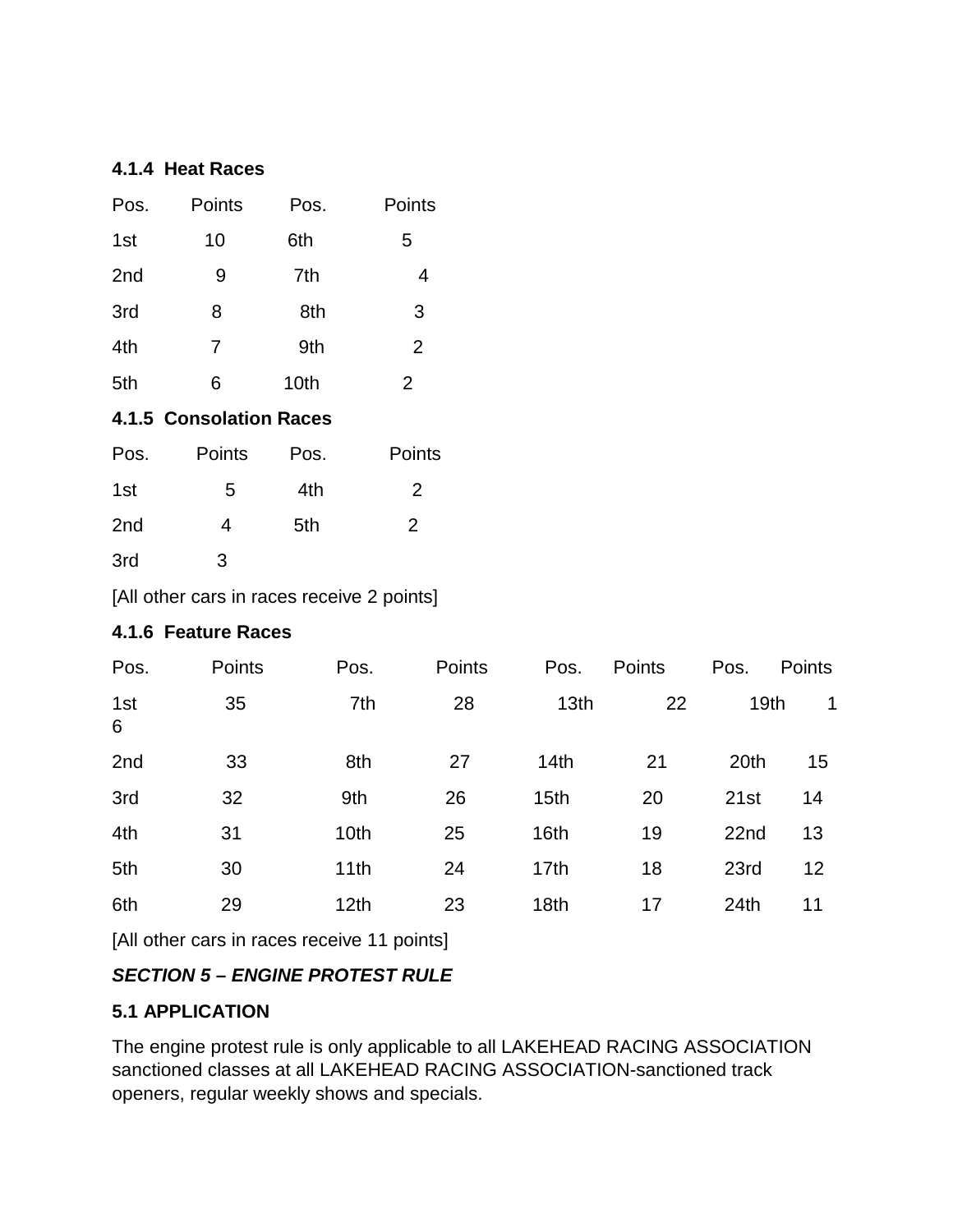# **5.2 RACE CARS SUBJECT TO BEING PROTESTED**

All race cars competing in the feature event.

#### **5.3 RACE CARS ELIGIBLE TO PROTEST**

Any race cars competing in the feature event, which;

**5.3.1** Have a driver who possesses a LAKEHEAD RACING ASSOCIATION membership.

**5.3.2** Have a driver who executes a confidential "silent protest" with a track tech official prior to the start of the feature race and has tendered the required protest fee.

#### **5.4 RACE CARS NOT ELIGIBLE TO PROTEST**

**5.4.1** Those drivers not possessing applicable Wissota membership or LAKEHEAD RACING ASSOCIATION membership for classes sanctioned by LAKEHEAD RACING ASSOCIATION.

#### **5.5 PROTEST FEE**

**5.5.1 Pure Stock** – \$100.00 for either the top end or the bottom end, or \$250.00 for both. \$100.00 for the transmission. \$100.00 for the suspension or driveline. Two(2), items only.

**5.5.3 Disposition of protest fee**. If, after tear down, the engine is found to be legal, 100% of the protest fee will be paid to the protested driver. If, after the tear down, the engine is found to be illegal, 100% of the protest fee will be returned to the protesting driver.

### **5.6 PROTEST PROCEDURE**

After the feature race, a track official will notify the driver of the relevant racecar that his racecar has been protested. The protested driver shall then proceed directly to the area designated for inspection and tear down pursuant to a protest. Track officials will then proceed, in accordance with the class of racecar protested, to tear down the engine in the protested racecar, as follows:

**5.6.6 Pure Stocks** – tear down of upper end, or lower end, or both. Removal of necessary components to check bore, stroke, heads, rods and crankshaft.

### **5.7 SPECIAL PROVISIONS RELATING TO PROTESTS**

**5.7.1** Only the driver with a membership may protest.

**5.7.2** A driver may only protest one engine per race.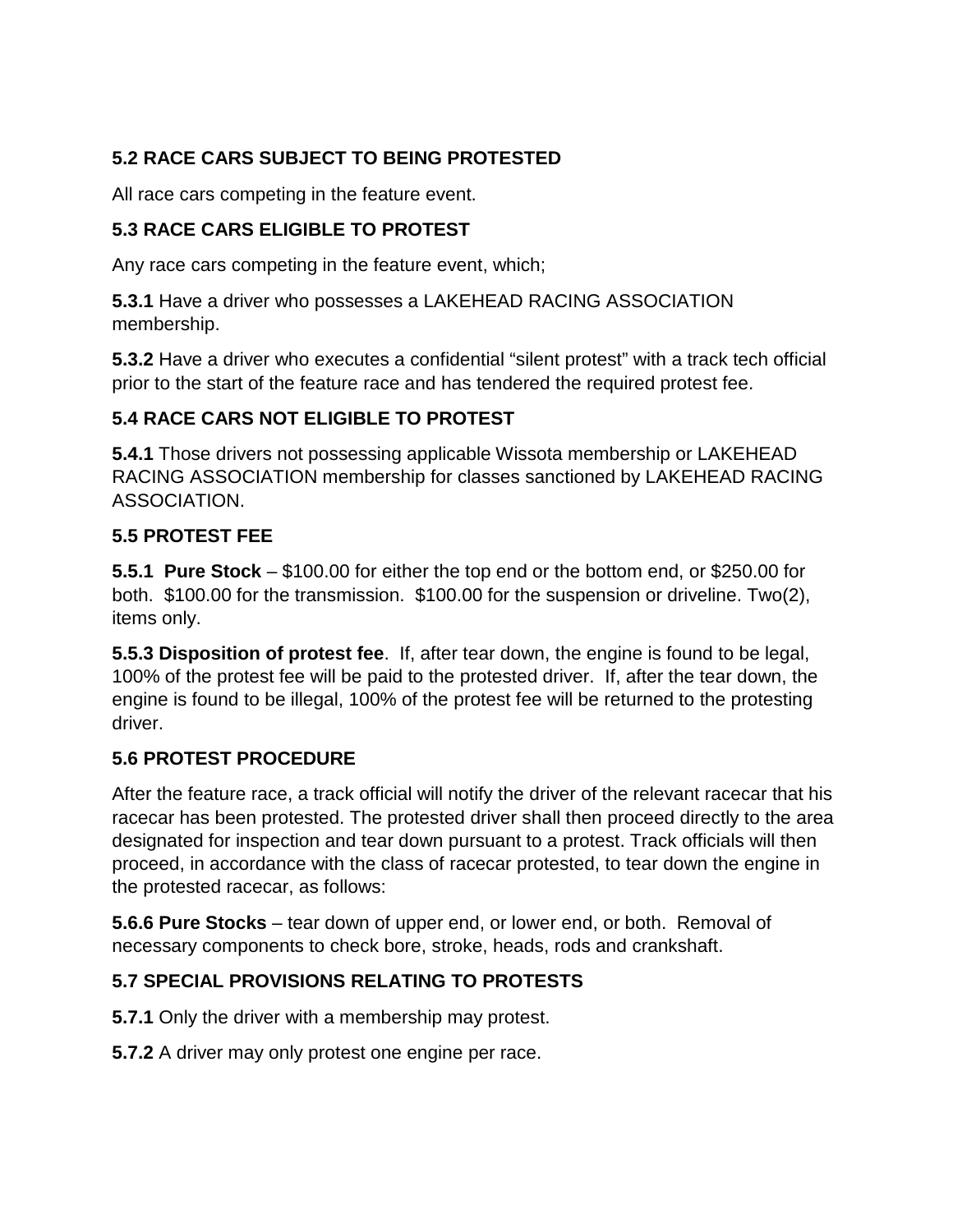**5.7.3** Only the board has the final word on the legality of the race cars involved in a protest.

**5.7.4** No person shall prevent or interfere with the protest procedure.

# **5.8 PENALTIES OR SANCTIONS RELATED TO PROTESTS**

**5.8.1** If any engine parts are found to be illegal, the provisions of Rule 1.16 regarding illegal parts, and Rule 1.18 regarding confiscation of illegal parts, shall apply.

**5.8.2 Withdrawal of protest** If a driver declares an intent to protest, and tenders the required protest fee, and then the driver changes his/her mind and withdraws the protest, then the driver will forfeit all money and awards for the event and shall also lose all points earned to date.

**5.8.3 Refusal of protest** A driver who refuses to allow an inspection/tear down pursuant to a protest shall be subject to the following penalties:

**5.8.3.1 First refusal** Upon first refusal to allow an inspection/tear down pursuant to a protest, driver forfeits all cash and all contingency winnings for the event, any trophies earned in the feature, plus loss of all points earned to date plus the driver shall be fined a \$300.00 and suspended for (7) days.

**5.8.3.2 Second refusal** Upon second refusal, driver forfeits all cash and all contingency winnings for the event, any trophies earned in the event, and loss of all points earned to date. In addition, driver shall be fined \$500.00 and suspended for one (30) days from date of the infraction.

### **SECTION 6 – LATE MODELS**

Late Models are subject to all applicable WISSOTA Rules as well as rules contained in sections 1.1, 1.2, 1.3, 1.4, 1.5, 1.6, 1.7, 1.8, 1.9, 1.10, 1.11, 1.12, 1.13, 1.14, 1.18, 1.19, 1.20, 2.1, 2.2, 2.7, 2.10, 3.1, and 3.3.14 of the LAKEHEAD RACING ASSOCIATION Rule book.

### **SECTION 7 – MODIFIEDS**

Modifieds are subject to all applicable WISSOTA Rules as well as rules contained in sections 1.1, 1.2, 1.3, 1.4, 1.5, 1.6, 1.7, 1.8, 1.9, 1.10, 1.11, 1.12, 1.13, 1.14, 1.18, 1.19, 1.20, 2.1, 2.2, 2.7, 2.10, 3.1, and 3.3.14 of the LAKEHEAD RACING ASSOCIATION Rule book.

### **SECTION 8 – MIDWEST MODIFIEDS**

Midwest Modifieds are subject to all applicable WISSOTA Rules as well as rules contained in sections 1.1, 1.2, 1.3, 1.4, 1.5, 1.6, 1.7, 1.8, 1.9, 1.10, 1.11, 1.12, 1.13, 1.14, 1.18, 1.19, 1.20, 2.1, 2.2, 2.7, 2.10, 3.1, and 3.3.14 of the LAKEHEAD RACING ASSOCIATION Rule book.